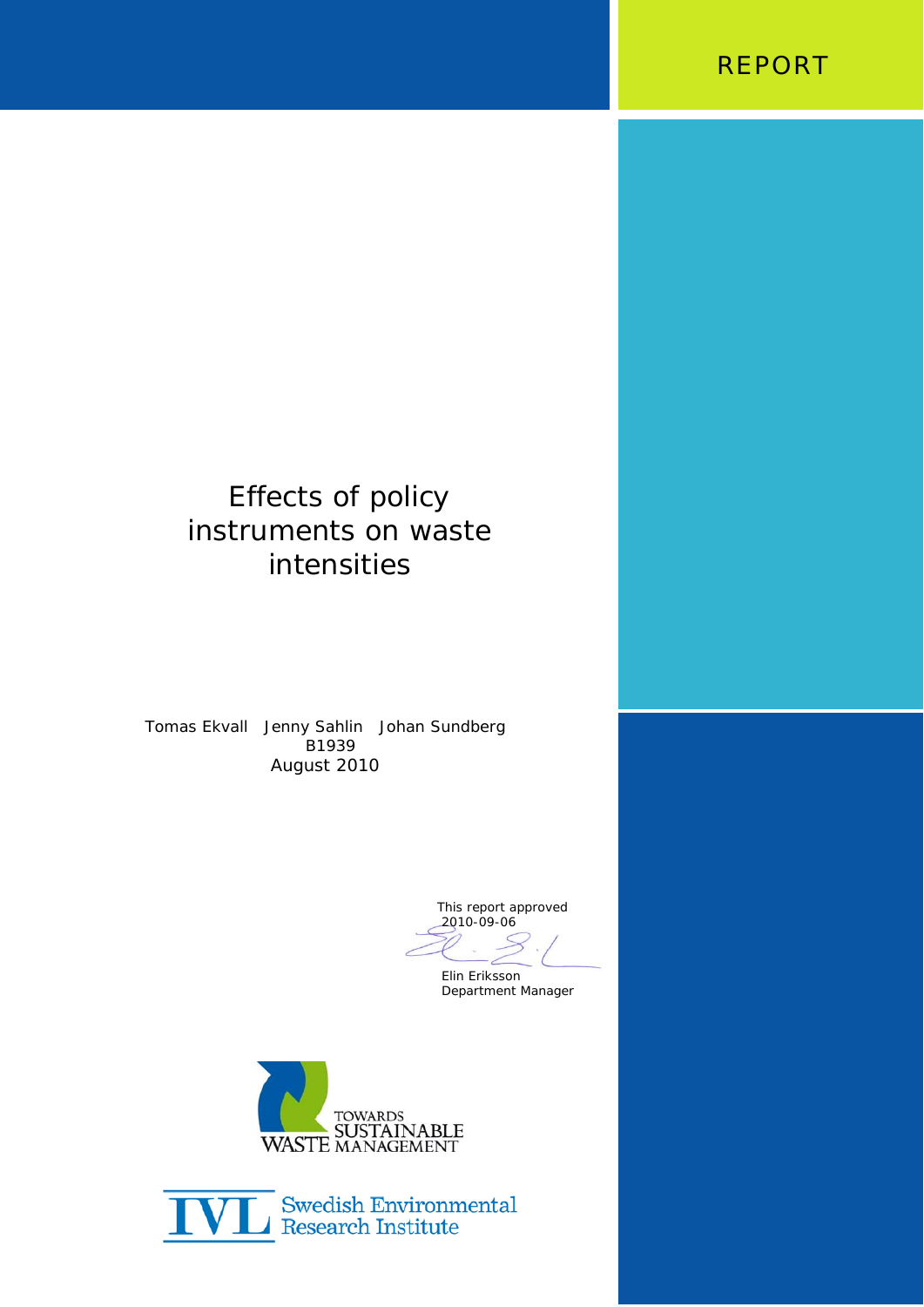#### **Organization Report Summary Report Summary**

IVL Swedish Environmental Research Institute Ltd.

P.O. Box 21060 SE-100 31 Stockholm **Project sponsor** 

# **Telephone**

+46 (0)8-598 563 00

#### **Author**

Tomas Ekvall, Jenny Sahlin, Johan Sundberg

### **Title and subtitle of the report**

Effects of policy instruments on waste intensities

### **Summary**

As part of the research programme Towards Sustainable Waste Management, this report includes a discussion on how various policy instruments can affect the waste intensity coefficients in the general equilibrium model EMEC, when this model is used for calculating the Swedish waste quantity for the year 2030.

We find that information to households can be assumed to reduce the waste intensity of households by 10%, as a calculation example. Paper waste from households can be reduced by 20% if direct advertisements are distributed only to households that state that they want such information. We expect information to companies and organisations, tax on hazardous waste, and a differentiated Value Added Tax to have little effect on the waste intensity coefficients. For several other policy instruments discussed in this report, the effects on waste intensity coefficients can be significant, but we have no basis for making quantitative assumptions.

### **Keyword**

Waste, waste quantities, policy instruments, future

### **Bibliographic data**

IVL Report B1939

#### **The report can be ordered via**

Homepage: www.ivl.se, e-mail: publicationservice@ivl.se, fax+46 (0)8-598 563 90, or via IVL, P.O. Box 21060, SE-100 31 Stockholm Sweden

**Project title**  Towards Sustainable Waste Management – **Address** Future waste quantities

Swedish Environmental Protection Agency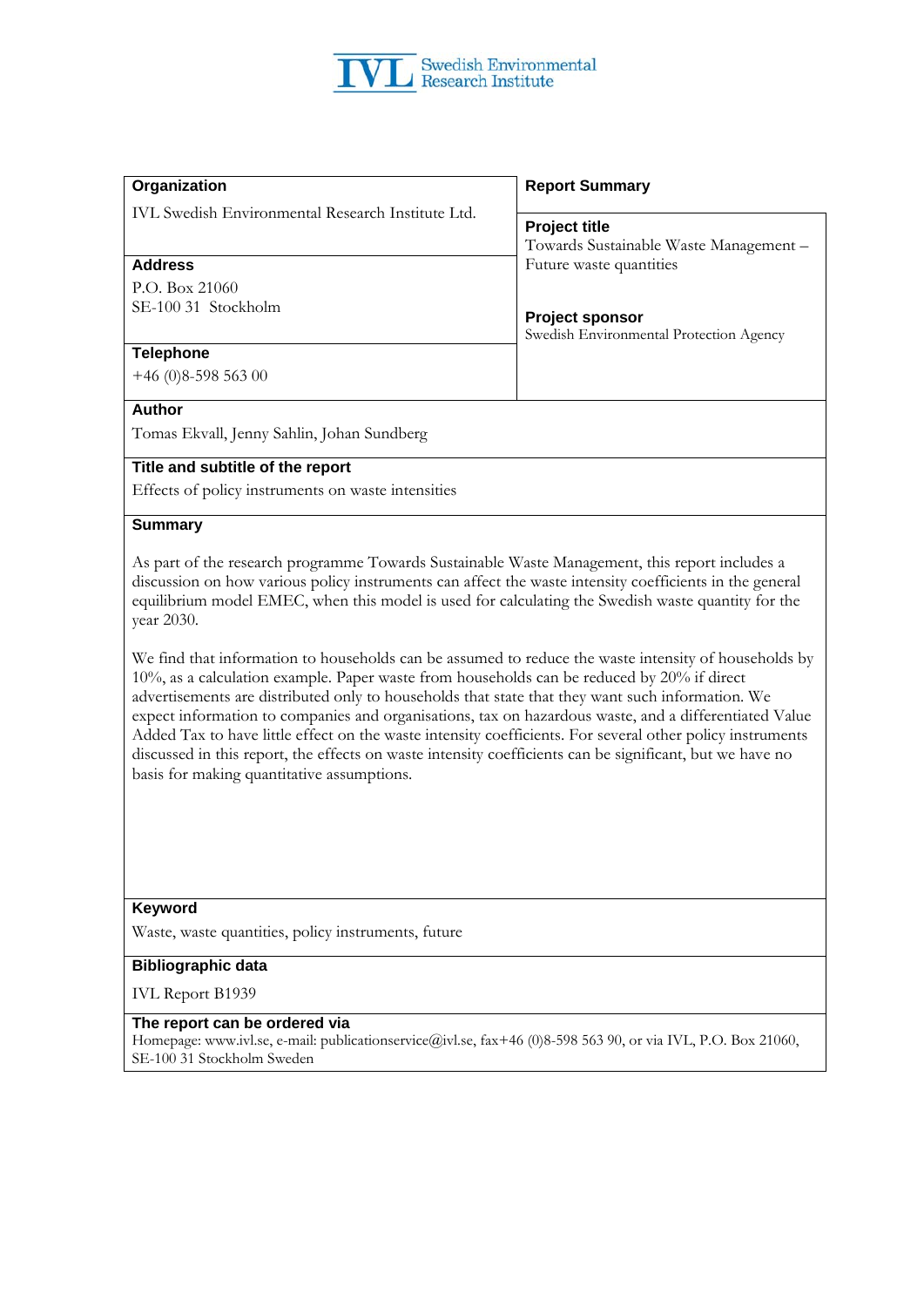# **Foreword**

The results presented in this report are a result of research done with support from the Swedish Environmental Protection Agency within the framework of the research programme "Towards Sustainable Waste Management". This research is part of the project "Future waste quantities", which deals with projections of future waste quantities and with waste prevention. The work presented in this report has been carried out in cooperation between IVL Swedish Environmental Research Institute and the consultancy Profu. Useful input has been provided by Maria Ljunggren Söderman and Åsa Stenmarck at IVL, by Göran Östblom and Tomas Forsfält at the National Institute of Economic Research, and by Maria Andersson and Chris von Borgstede at the Department of Psychology, University of Gothenburg. The final manuscript reflects the views of the authors only, however.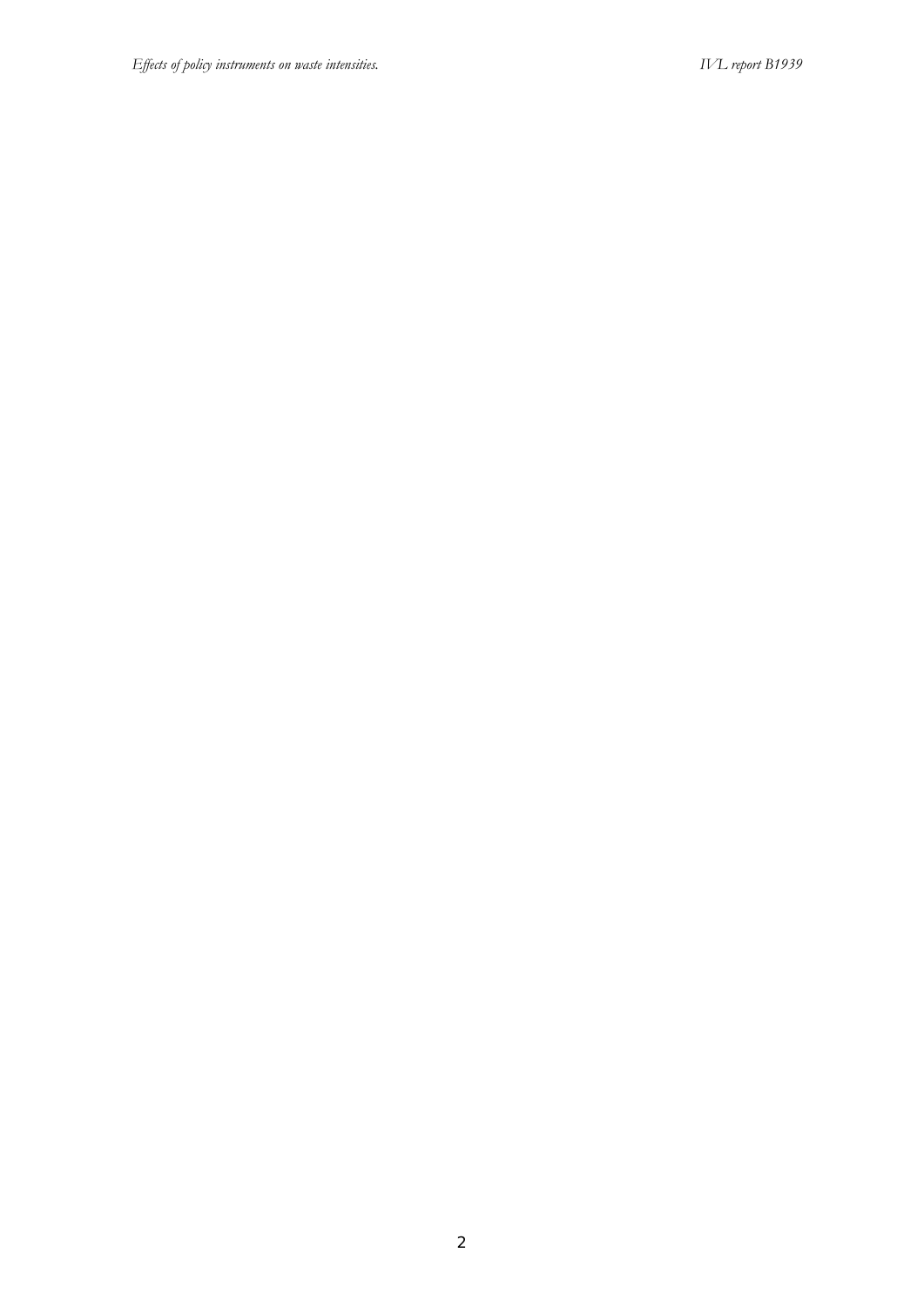# **Summary**

This report is part of the assessment of policy instruments in the research programme Towards Sustainable Waste Management. It presents a discussion on how various policy instruments can affect the waste intensity coefficients in the general equilibrium model EMEC, when this model is used for calculating the Swedish waste quantity for the year 2030.

These are our conclusions and recommendations in brief:

- Information to households: assume that the information reduces the waste intensities of households by 10%. This would be a realistic calculation example. In addition, it should be remembered that information to households can also reduce the waste intensity of the commercial sector.
- Information to companies and other organisations: we give no quantitative recommendations for the assessment of this policy instrument. However, the effect of the policy instrument will probably be small.
- Raw materials tax: we give no quantitative recommendations for the assessment of this policy instrument. However, it should be remembered that it can have a significant effect on the use of oil and plastics, and that it might also affect the use of bulk materials that are used without or with little pre-treatment, such as gravel, sand, and concrete. With further investigations, it might be possible to give a quantitative estimate on at least the first of these effects.
- Weight-based collection fee: this would affect the waste intensity coefficients in varying ways, depending on whether the policy instrument would result in A. waste prevention, B. increase in source separation, or C. increase in illegal waste treatment (see Section 3.4). Further investigation is required to judge which of these three responses are likely to dominate.
- Industrial waste-plan requirements: we give no quantitative recommendations for the assessment of this policy instrument.
- Advertisements on request only: assume a 20% reduction in the waste intensity coefficients for paper waste from households, and account for a corresponding reduction in paper production in EMEC (if possible) and in the LCA model SWEA. In addition, it should be remembered that:
	- o the policy instrument reduces the environmental impacts of printing, transport, etc. of direct advertisements,
	- o the estimated effect on direct advertisements is optimistic,
	- o part of the effect will probably be offset by more paper being used for other purposes and/or in other countries,
	- o the policy instrument in addition can increase the production of other types of advertisements, and
	- o it can have an unknown effect on the consumption pattern of households, and associated economic and environmental consequences.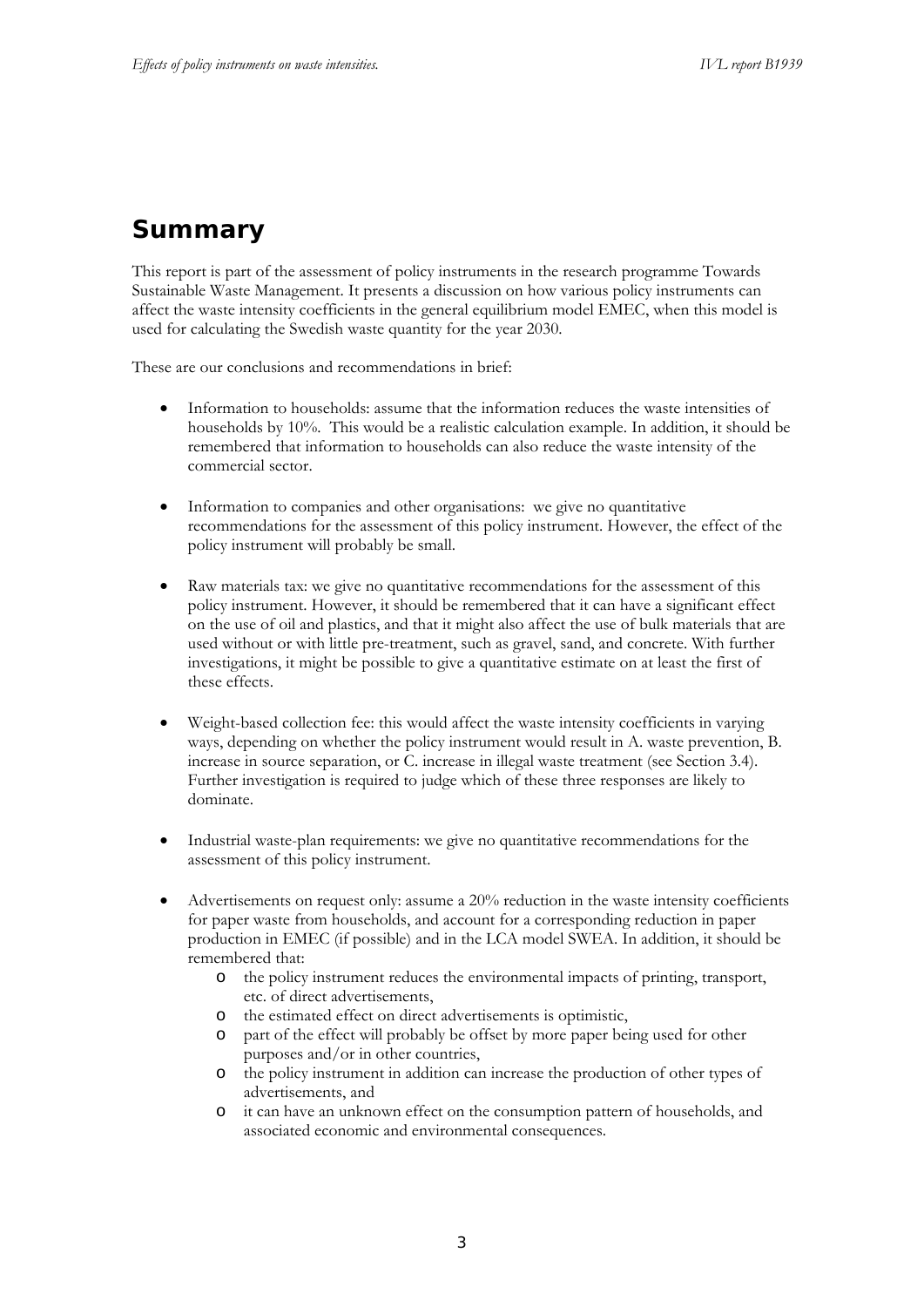- Tax on hazardous substances: assume that waste intensity coefficients are not affected.
- Mandatory chemicals labelling: we give no quantitative recommendations for the assessment of this policy instrument. However, we conclude that it might reduce the waste intensity for hazardous waste, but also increase the intensity for total waste.
- Improved control by authorities: we give no quantitative recommendations for the assessment of this policy instrument.
- Differentiated VAT: assume that the waste intensity coefficients are not affected. However, it is likely to affect the household consumption of goods and services, and/or the expenditure of industry on capital, energy, staff, and materials. These effects should be modelled endogenously in EMEC, if possible.

We have found no basis for making differing recommendations in the different external scenarios defined for Towards Sustainable Waste Management. Instead, we believe the same recommendations are valid for all scenarios.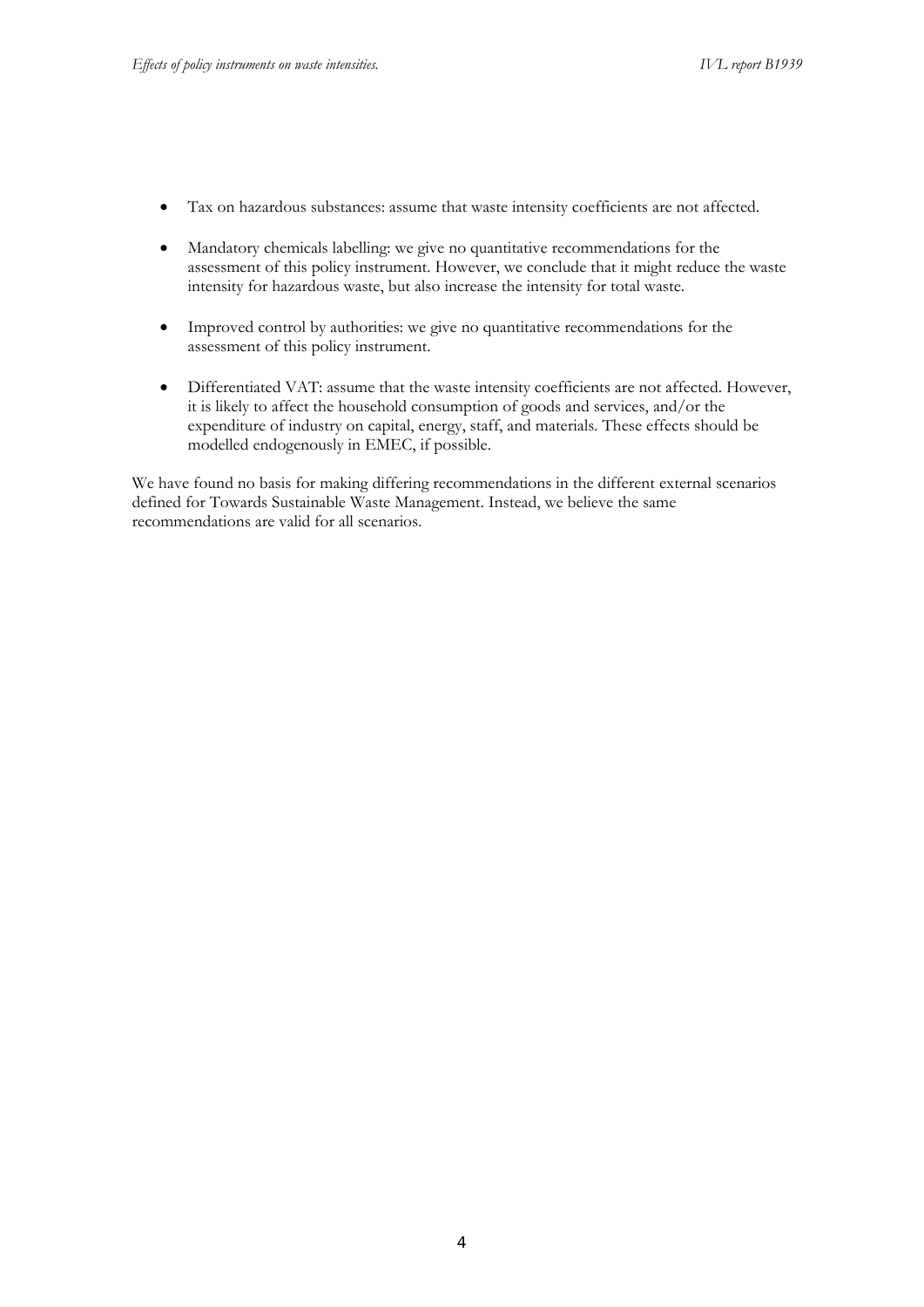# Contents

| $\mathbf{1}$ |        |  |  |
|--------------|--------|--|--|
|              | 1.1    |  |  |
|              | 1.2    |  |  |
|              | 1.3    |  |  |
| $\mathbf{2}$ |        |  |  |
| 3            |        |  |  |
|              |        |  |  |
|              | 3.1.1  |  |  |
|              | 3.1.2  |  |  |
|              | 3.1.3  |  |  |
|              |        |  |  |
|              | 3.2.1  |  |  |
|              | 3.2.2  |  |  |
|              | 3.2.3  |  |  |
|              |        |  |  |
|              | 3.3.1  |  |  |
|              | 3.3.2  |  |  |
|              | 3.3.3  |  |  |
|              |        |  |  |
|              | 3.4.1  |  |  |
|              | 3.4.2  |  |  |
|              | 3.4.3  |  |  |
|              |        |  |  |
|              | 3.5.1  |  |  |
|              | 3.5.2  |  |  |
|              | 3.5.3  |  |  |
|              |        |  |  |
|              | 3.6.1  |  |  |
|              | 3.6.2  |  |  |
|              | 3.6.3  |  |  |
|              |        |  |  |
|              | 3.7.1  |  |  |
|              | 3.7.2  |  |  |
|              | 3.7.3  |  |  |
|              |        |  |  |
|              | 3.8.1  |  |  |
|              |        |  |  |
|              | 3.8.3  |  |  |
|              | 3.9    |  |  |
|              | 3.9.1  |  |  |
|              | 3.9.2  |  |  |
|              | 3.9.3  |  |  |
|              |        |  |  |
|              | 3.10.1 |  |  |
|              | 3.10.2 |  |  |
|              | 3.10.3 |  |  |
|              |        |  |  |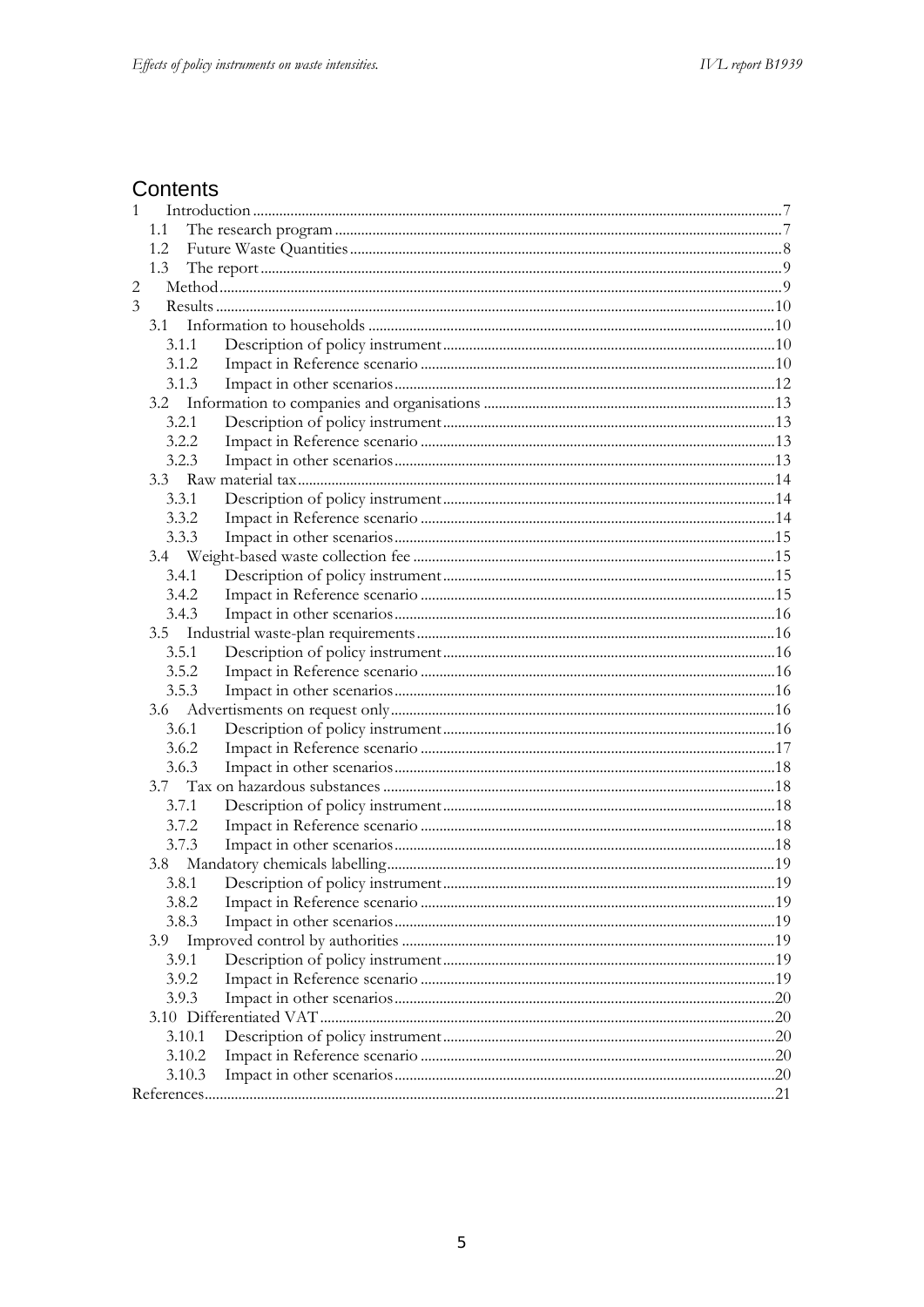6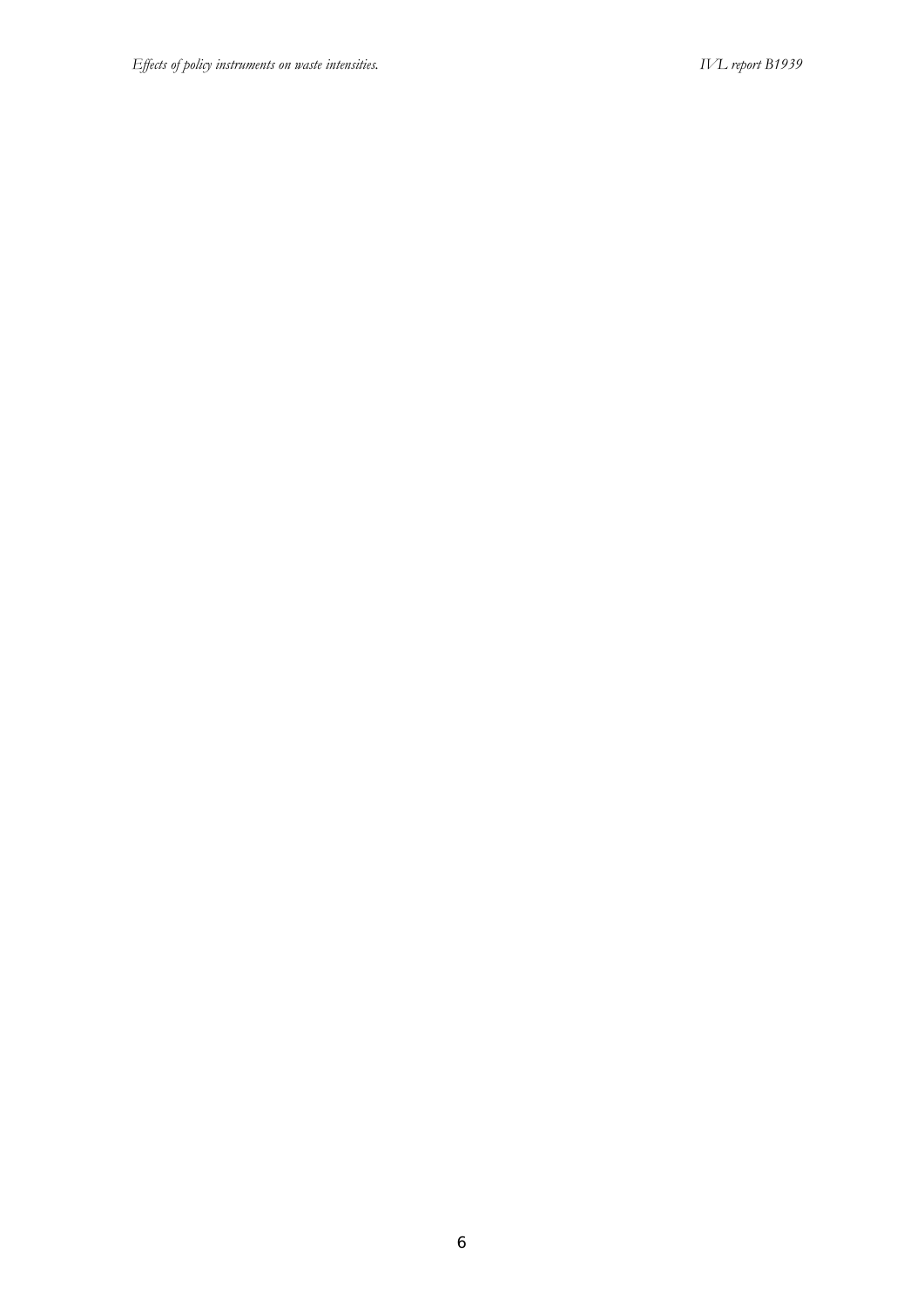# **1 Introduction**

# **1.1 The research program**

Towards Sustainable Waste Management (TOSUWAMA) is an interdisciplinary research programme dedicated to investigating policy instruments and strategic decisions that can contribute to developing waste management in a more sustainable direction<sup>1</sup>. The primary target groups for the findings of TOSUWAMA is the Swedish Environmental Protection Agency and other policymakers in the field of waste management at European, national, regional and local levels, recycling companies, waste management companies and R&D organisations in waste management.

The ten research projects in TOSUWAMA are based on close co-operation and exchange of knowledge and results, see Figure 1. Each project adds important information and knowledge to the programme. These will be integrated in the project "Future-oriented synthesis", aiming at identifying decisions that contribute to the development of a more sustainable waste management system. In this way, the results of Towards Sustainable Waste Management will provide useful input to actual decision-making and strategy development in waste management and other related fields.



Figure 1. TOSUWAMA projects and the information flows between the projects.

<u>.</u>

<sup>1</sup> More information about the program is available at http://www.hallbaravfallshantering.se/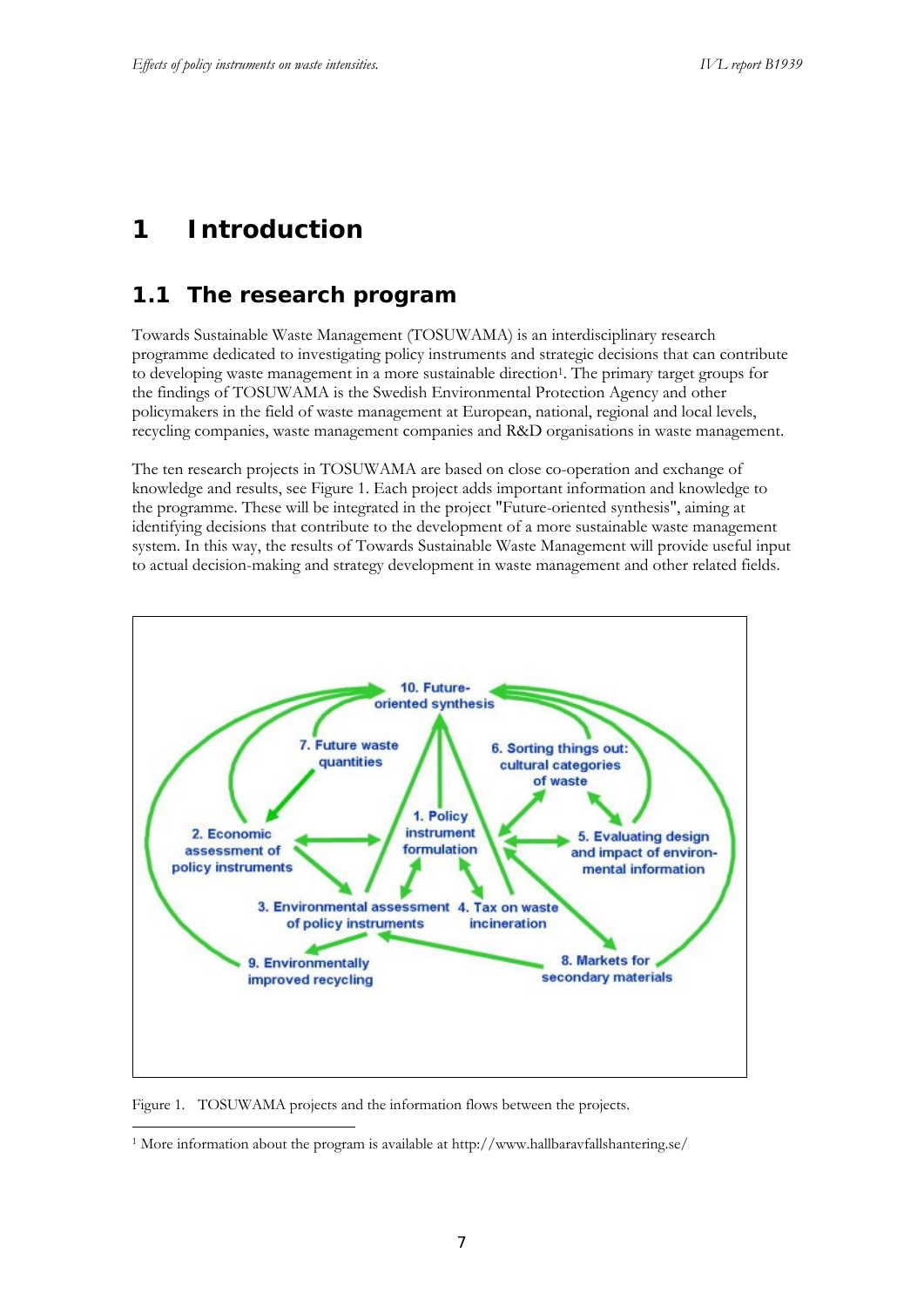Project 1 "Policy instrument formulation" has a central role in that it generates ideas for policy instruments to be assessed in the other projects, and collects results and conclusions from these assessments. The following policy instruments have been selected and described in sufficient detail to facilitate assessment (Bisaillon et al. 2009):

- Information to households
- Information to companies and organisations
- Tax on raw materials
- Weight-based waste-collection fees
- Waste-collection fee differentiated for source-separation
- Industrial waste-plan requirements
- Advertisements on request only
- Recycling certificates
- Improved collection systems
- Climate tax on waste incineration
- General tax on waste incineration
- Green electricity certificates at waste incineration
- Tax on hazardous substances
- Mandatory chemicals labelling
- Improved control by authorities
- Differentiated VAT
- Incineration ban for recyclables

To achieve a basis for conclusions regarding the sustainability of these policy instruments, they will be assessed in five different external scenarios for the year 2030:

- Reference scenario
- Scenario 1: Global sustainability
- Scenario 2: Global markets
- Scenario 3: Regional markets
- Scenario 4: European sustainability

These scenarios were developed as a first task in TOSUWAMA Project 10 "Future-oriented synthesis" (Dreborg & Tyskeng 2008). The scenarios are distinguished by their degree of global cooperation and the degree of political control and influence in matters that concern the environment and natural resources.

# **1.2 Future Waste Quantities**

This report is part of TOSUWAMA Project 7 "Future waste quantities", where we investigate how the quantity of waste develops in different future scenarios. Estimates of the future waste quantities are important for analyses of the long-term consequences of policy instruments in the wastemanagement sector.

For this analysis we refine and apply the Environmental Medium term EConomic model (EMEC), a general equilibrium model of the Swedish economy (Östblom & Berg 2006, Östblom et al. 2010). The model distinguishes between 48 waste types (hazardous as well as non-hazardous) and 20 sectors (19 industrial sectors plus households) where waste is generated. All in all, this covers, with few exceptions, the total generated waste in Sweden.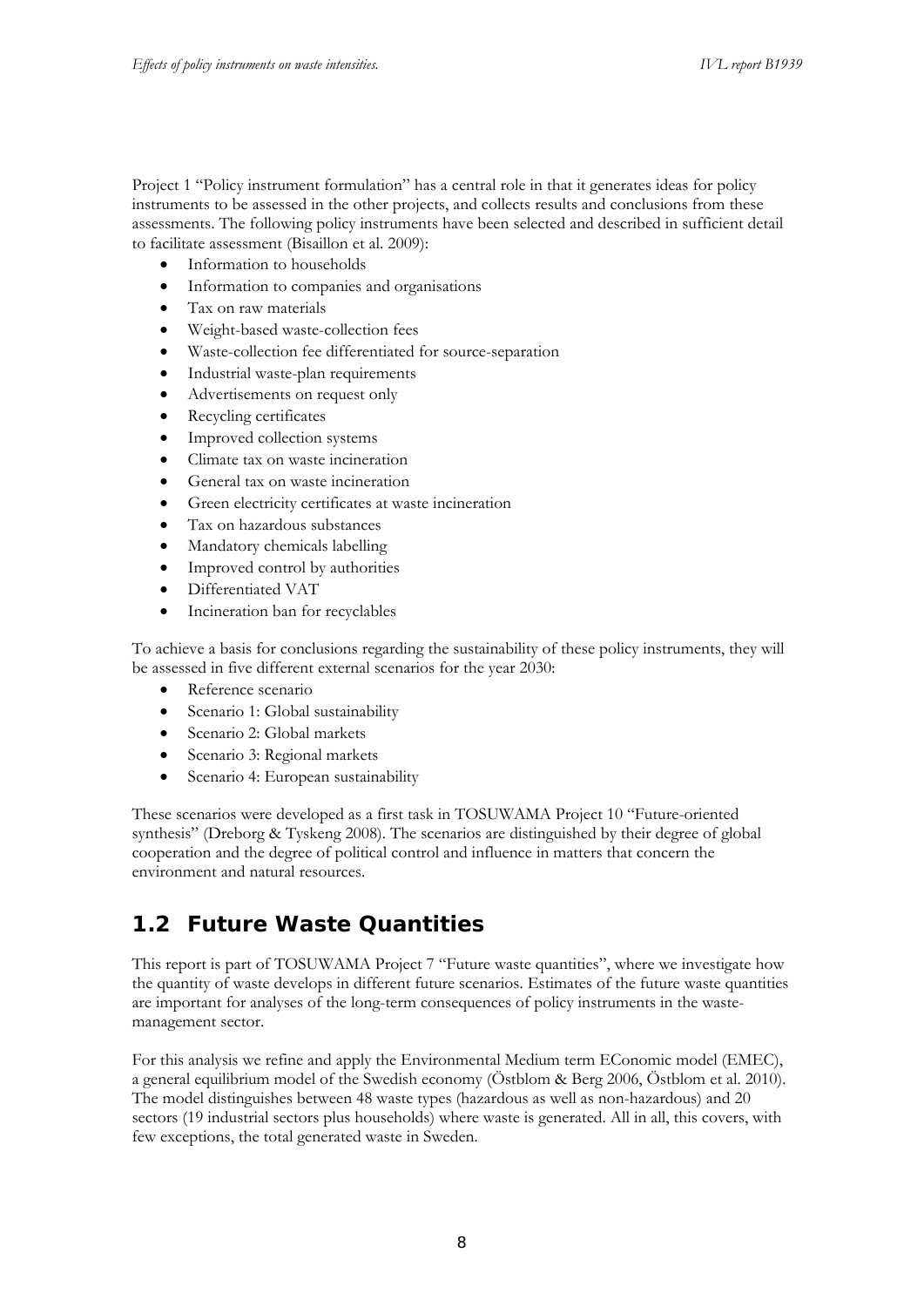Our input data are from the current national waste statistics. They are divided by data on current activities in the various EMEC sectors to calculate current waste intensities in each sector. We estimate how these intensities will develop until the year 2030 in the different external scenarios (Sundqvist et al. 2010). The resulting estimates for future waste intensities are used in EMEC to calculate waste quantities in 2030. The quantities of each waste type will vary between scenarios, because the economic development and the waste intensities (waste coefficients in EMEC) will both vary. The results are refined in other TOSUWAMA projects and used as input to other models (Ekvall et al. 2009, Östblom et al. 2010).

In this project, we also investigate costs for waste prevention (Profu 2009), and describe strategies for an increase in material efficiency, aiming at reducing the quantity of waste (Ekvall 2008). Keeping the quantity of waste down is an important step towards sustainability since waste management affects the environment. Even more important, a reduction in waste flows often results in a reduction in the production of materials, which reduces resource depletion as well as emissions to the environment. Analysing the options for waste prevention is therefore an important part of the programme.

# **1.3 The report**

This report presents our discussion on how the various policy instruments can affect the waste quantities and waste intensities in EMEC for the year 2030. The discussion is limited to those selected policy instruments that have a clear connection to waste prevention (Bisaillon et al. 2009):

- Information to households
- Information to companies and organisations
- Tax on raw materials
- Weight-based waste-collection fees
- Industrial waste-plan requirements
- Advertisements on request only
- Tax on hazardous substances
- Mandatory chemicals labelling
- Improved control by authorities
- Differentiated VAT

The report includes a section on each of these policy instruments. Each section includes a description of the instrument, as defined by Bisaillon et al. (2009), a discussion of the expected consequences for the waste intensities in the Reference scenario, and a statement on whether we expect different consequences in the other scenarios.

# **2 Method**

The authors of this report discussed the selected policy instruments at two working meetings. Additional information was collected from other TOSUWAMA researchers to ensure that our discussion is consistent with the TOSUWAMA models EMEC (see above), NatWaste (our systems-engineering model of the Swedish waste-management system; Söderman 2000), and SWEA (our life-cycle assessment model; Ekvall et al. 2009).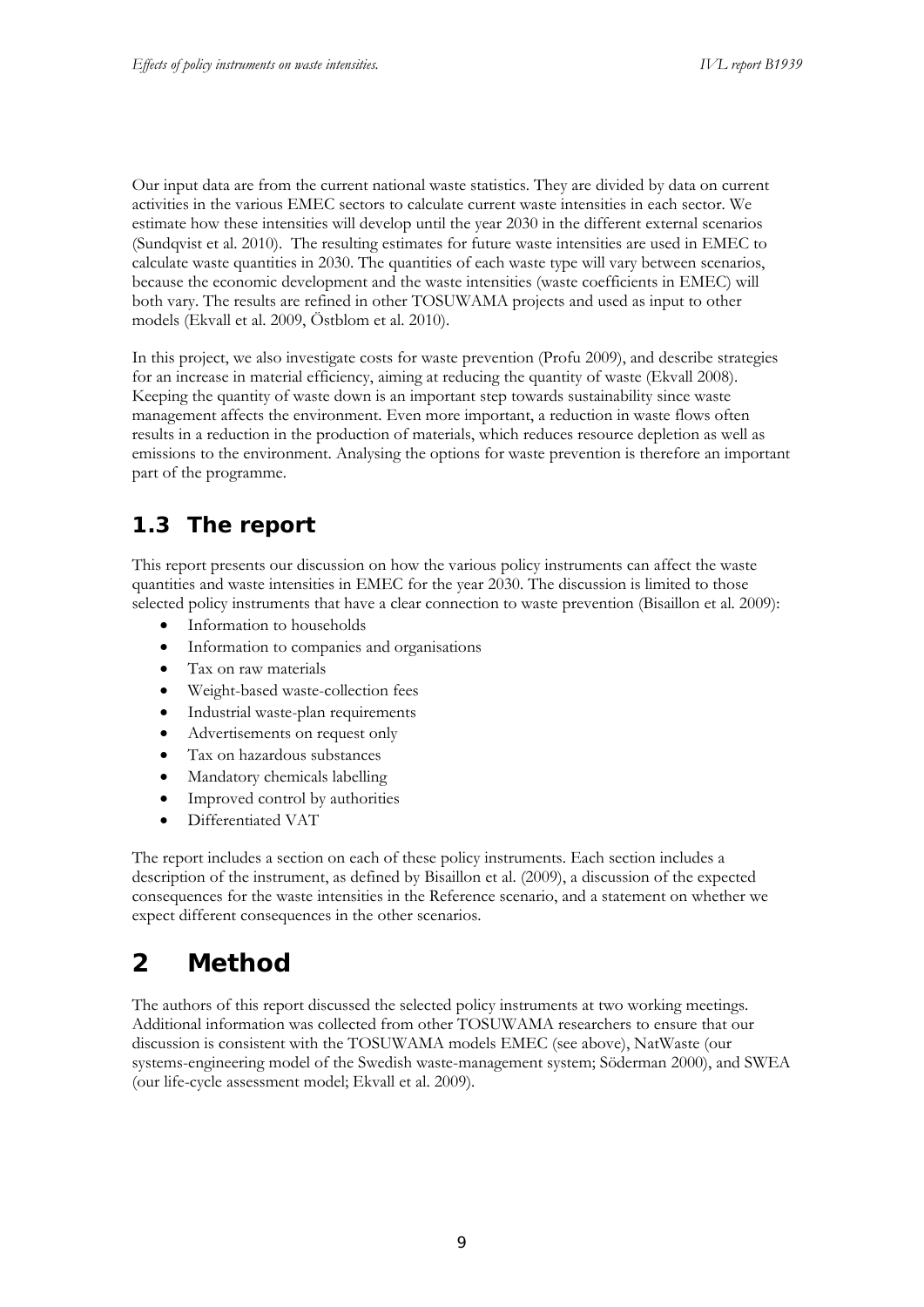# **3 Results**

# **3.1 Information to households**

# **3.1.1 Description of policy instrument**

Bisaillon et al. (2009) describe the policy instrument "Information to households" as a package with three components:

- 1. Municipalities are required to inform citizens about waste quantities and waste treatment.
- 2. Various information campaigns are carried through to increase the motivation for source separation and waste prevention in households. The campaigns can also include advice on how, where and when to deliver each separate waste fraction. They can include good examples, and a link to environmental labelling.
- 3. Municipalities are required to inform households about source separation, and also to give assistance for example through waste coaches visiting households and offering practical guidance on source separation etc.

# **3.1.2 Impact in Reference scenario**

Bisaillon et al. (2009) refer to cases where just information had little beneficial effect on the source separation (Rathje & Murphy 2001, Sundqvist & Stenmarck 2008). Bisaillon et al. argues that pure information is likely to be ineffective since consumers receive an overflow of information, which means that we do not even notice much of it. Information combined with practical guidance on source separation, however, resulted in an increase in source separation as well as in the quality of the separated material (Avfall Sverige 2005a&b, Bernstad et al. 2009).

Andersson (2010) adds that the information on waste quantities might be more effective if given in the form of feedback. We are more susceptible to information if it is given as feedback on our actions. Good examples with a clear link to descriptive social norms can also contribute to the effect of information.

Varying types of information is also likely to be effective in different contexts. Written procedural advice on, for example, how to prevent or separate waste is likely to effective only when the households are already interested. Waste coaches can be an important component in the policy instrument, particularly in areas with a low rate of source separation. For this reason, knowledge on the social and personal norms, environmental awareness and waste-related behaviour of the target audience is important when designing the information (Andersson 2010).

The effects of information on the waste quantities might be different from the effects on source separation. While source separation is a rather technical waste-management issue in the households, waste prevention relates more to the lifestyle. Changes in waste management still matters, for example an increase in the utilisation of food leftovers. But changes in consumption patterns are at least as important for the waste quantity. For this reason, practical guidance might be less important to obtain waste prevention. On the other hand, information carrying the message to consume less (e.g. "work less; spend more time with friends and family") is likely to stand out in the information flow. Messages to change the focus of consumption (e.g., "mend your bike"; "refurbish your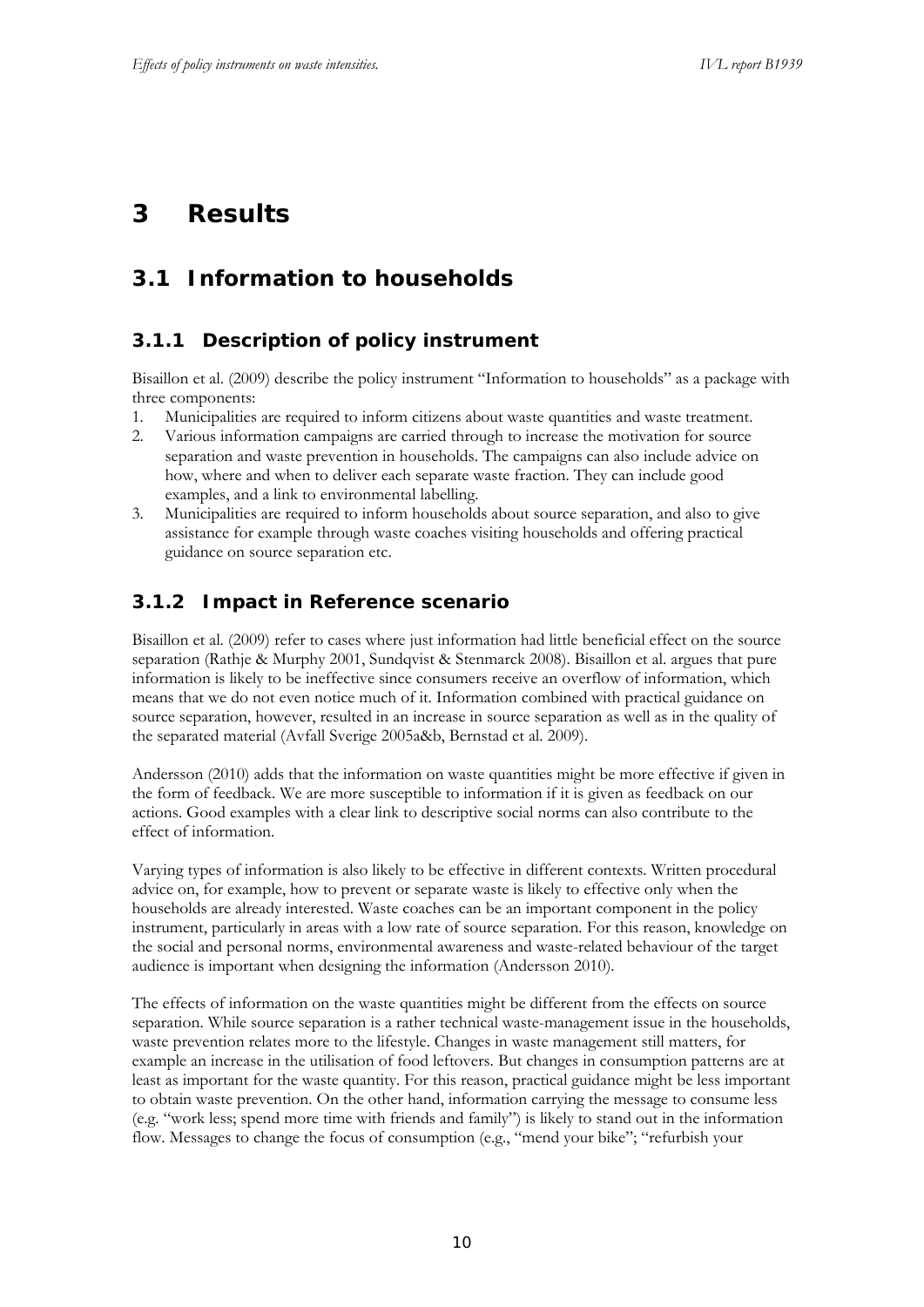kitchen"; "don't throw out the baby with the bathtub water") might also be noticed more than information on why and how to source separate.

The development over time of household waste quantities suggests that part of this quantity can be affected by information. The quantities increase over time, but there are fluctuations in the rate of growth. In the year 2007 and the first half of 2008, the growth rate was unusually high. The quantity of household waste grew by 4.8% from 2006 to 2007 and by 0.3% from 2007 to 2008 (Avfall Sverige 2009). The low increase to 2008 was due to a significant decline in the waste quantity during the last quarter of 2008.

These fluctuations can be explained in part, but not completely, by changes in the economic growth. The growth in household spending was 3.0% between 2006 and 2007 and -0.2% between 2007 and 2008 (NIER 2009).

Other possible explanations concern our consumption patterns: in recent years it became fashionable to renovate and buy new kitchens etc. Such activities result in rather high quantities of waste per kSEK spent. This development was spurred by popular TV shows on renovation – a kind of information that affects lifestyles.

When the financial crisis struck in fall 2008, the quantity of waste declined quicker and more rapidly than the economy. It is reasonable to believe that the households postponed expensive activities such as renovation projects and purchase of capital goods. If so, this can be regarded as a reaction to information about a future economic threat.

These fluctuations illustrate that the quantity of household waste can easily vary somewhat. The magnitude of the change (first 2% more than the economic growth and then several percentages down) could possibly also indicate the expected effect on the waste quantity of information on lifestyles and future threats.

To estimate the effects of an information campaign aiming at waste prevention based on these recent fluctuations is problematic, however. Such a campaign could have significantly smaller or greater effect:

- Smaller, because the underlying environmental threat communicated in such a campaign is not an acute threat to ourselves as individuals. The imminent economic crisis was such a threat to many people.
- Greater, because the campaign would be designed with the specific aim to affect waste quantities and source separation. Some of the effects of the financial crisis and economic downturn may have contributed to keeping the waste quantity up: Swedish consumers did not travel as much abroad, but stayed home to consume and generate waste within the country. An information campaign can also be designed to be more persistent over time than a TV series or a financial crisis.

Our assessment, based on the discussion above, is that an effective and persistent information campaign could reduce the waste quantity from households in the year 2030 by 10%. If the campaign is successful in affecting the lifestyle and changing the consumption pattern of the general public, the effect on the waste flow can even be much greater than this. This assessment is consistent with the description on the external scenarios, where the waste quantity from households diverges greatly due to varying environmental awareness and consumption patterns (Sundqvist et al. 2010, Östblom et al. 2010).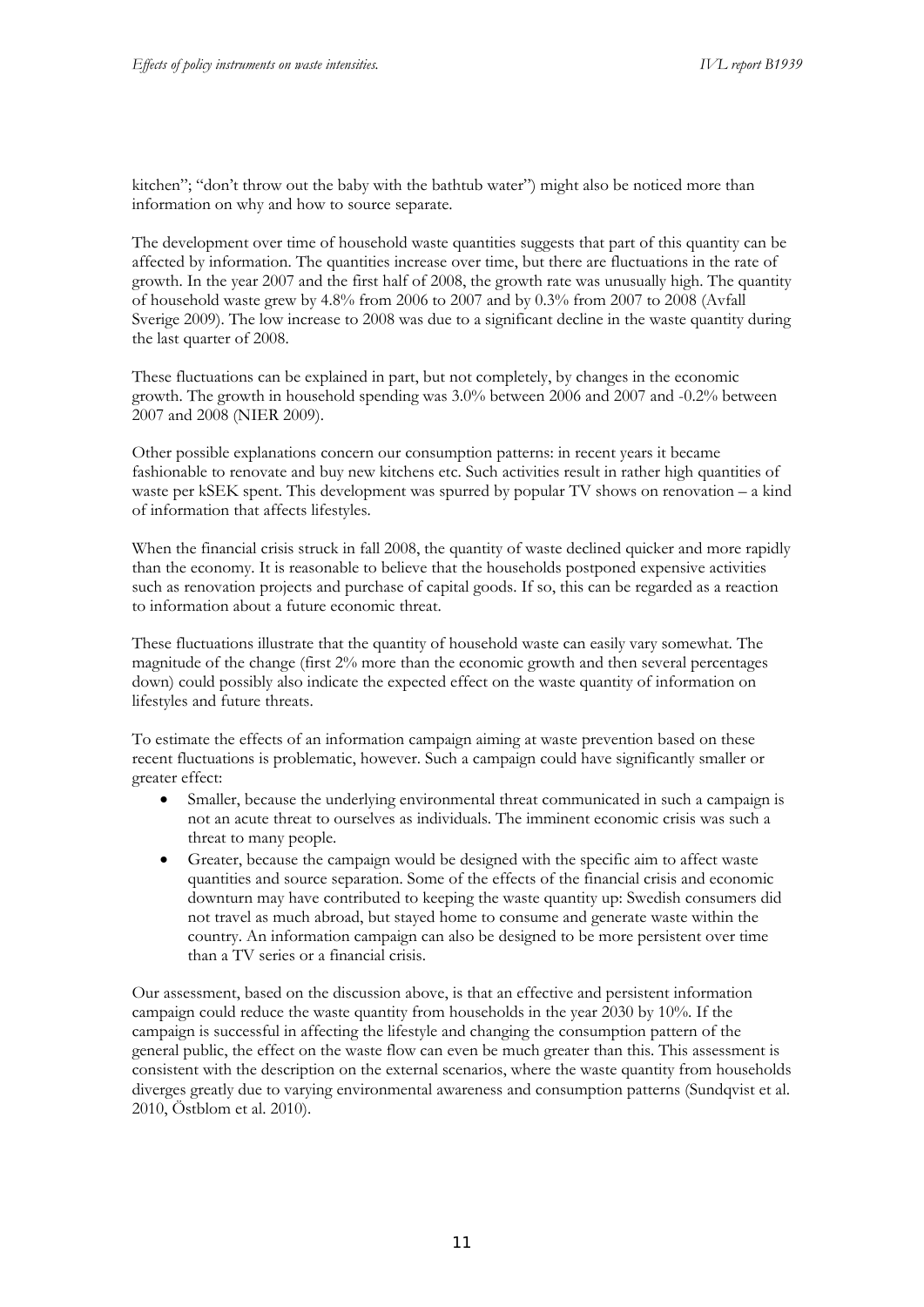It should be noted that the effects of this policy instrument is likely to depend heavily on the details in the design of the information and on other circumstances beyond the control of policy-makers. An ineffective information campaign will have an insignificant impact on the waste quantity.

Information to households might also have an indirect effect on the waste quantity of companies, since the persons in the household are also employees and consumers. If their values are affected by information on waste prevention, this might affect the quantity of waste they generate as employees. The quantity of waste generated in the production of consumer goods might possibly also be considered as a factor in purchasing decisions. If so, this would give companies an extra incitement to reduce waste quantities. We have no basis for quantifying these indirect effects, however, or to even state that they can be significant.

Our recommendation for the further assessment of this policy instrument is that a realistic calculation example be carried through, where the information reduces the waste intensities of households by 10%. In addition, it should be remembered that information to households can also reduce the waste intensity of the commercial sector.

## **3.1.3 Impact in other scenarios**

Two of our external scenarios for the year 2030 have a high degree of political control on environmental issues: Scenario 1 (Global sustainability) and Scenario 4 (European sustainability). In these scenarios, the environmental awareness of many households is likely to be higher compared to the Reference scenario. The level of environmental knowledge is also likely to be higher. This is likely to make the households susceptible to information on waste prevention, particularly if this information on the environmental benefits of waste prevention is included. On the other hand, the general environmental awareness in these scenarios is reflected by less wasteful consumption and much lower quantities of household waste even without this information (Sundqvist et al. 2010, Östblom et al. 2010). Hence, further waste prevention, resulting from this specific policy instrument, will require significantly more commitment and sacrifices from the households, compared to the Reference scenario. We do not have a good basis for assuming that the impact of the policy instrument will be stronger or weaker, in terms of percentages of waste prevention, compared to the Reference scenario. Our recommendation for the further assessment of this policy instrument is that the calculation examples for Scenarios 1 and 4 are also based on the assumption that the information reduces the waste intensities of households by 10%.

The remaining two external scenarios have a low degree of political control on environmental issues: Scenario 2 (Global markets) and Scenario 3 (Regional markets). In these scenarios the environmental awareness of households is likely to be lower that in the Reference scenario, making many of them uninterested in information on waste prevention. On the other hand the consumption is more wasteful and generates more food leftovers than in the Reference scenario (Sundqvist et al. 2010). This makes it easy to reduce the quantity of waste in the households where the information do make an impression. Again, we do not have a good basis for assuming that the impact of the policy instrument will be stronger or weaker, in terms of percentages of waste prevention, compared to the Reference scenario. For this reason, we recommend that the calculation examples for Scenarios 2 and 3 are based on the assumption that the information reduces the waste intensities of households by 10%.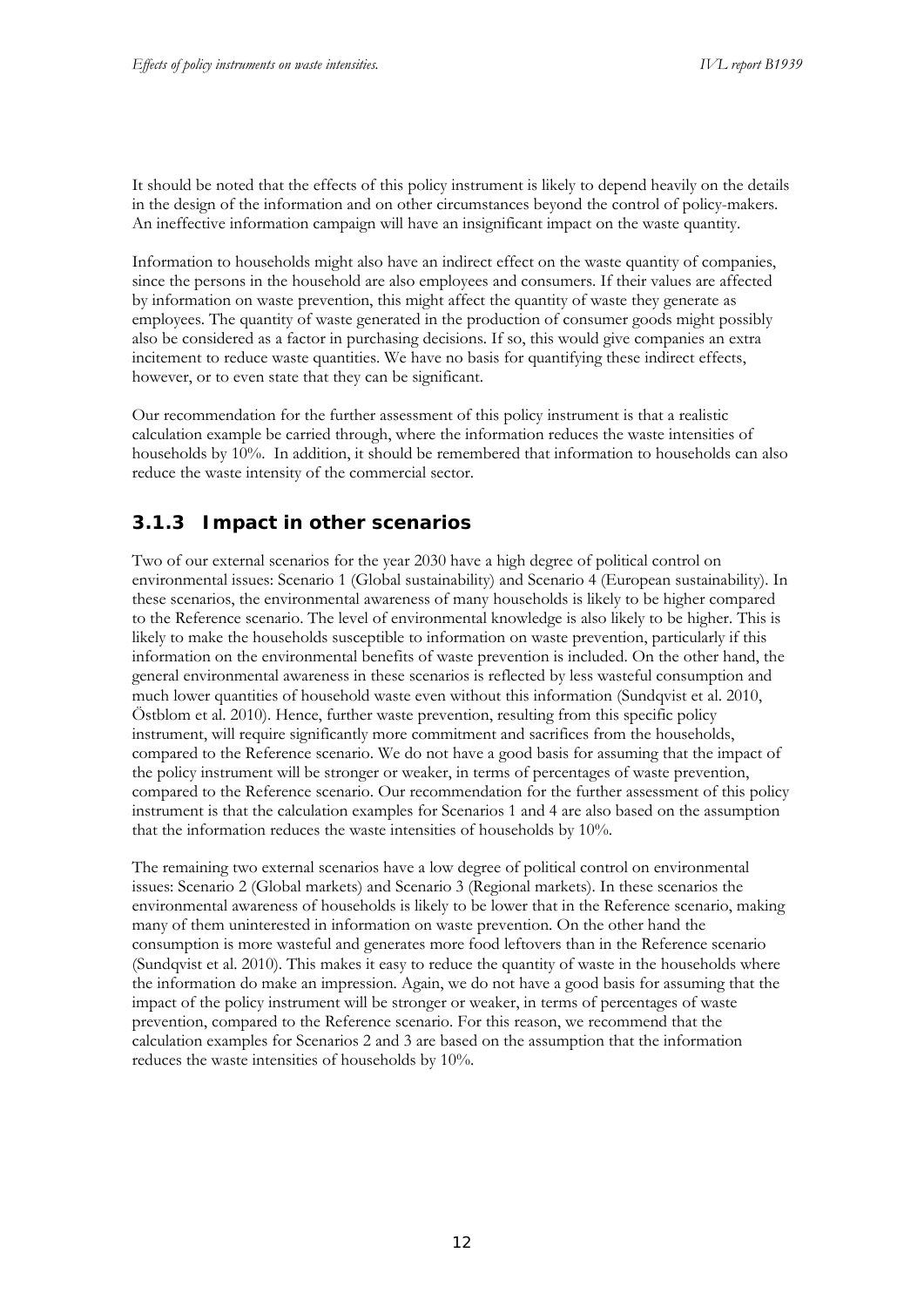# **3.2 Information to companies and organisations**

# **3.2.1 Description of policy instrument**

Bisaillon et al. (2009) describe this policy instrument as a package with four components:

- 1. Municipalities are required to inform companies and other organisations about waste quantities and waste treatment.
- 2. Various information campaigns are carried through to increase the motivation for source separation and waste prevention in organisations. The campaigns can also include advice on how, where and when to deliver each separate waste fraction. They can include good examples, and a link to environmental labelling.
- 3. Municipalities are required to keep a number of "waste coaches" that provide practical guidance to organisations on source separation and waste prevention.
- 4. In addition to the waste coaches, companies and other organisations should receive support to establish waste minimisation clubs (Phillips et al. 2001) or similar.

This package is similar to the information suggested for households (see Section 3.1.1), with the addition of waste minimisation clubs.

# **3.2.2 Impact in Reference scenario**

There are several reasons to assume that information to companies has significantly less impact on the waste quantity than information to households:

- The main driving forces of most companies are economic. Hence, they are probably not much affected by information directed to them if this information relates to lifestyle. They might be indirectly affected, however, by such information to households (see Section 3.1.2).
- It is reasonable to assume that large companies in Sweden are already well informed, compared to households. This means the information will fill less knowledge gaps.
- It is also reasonable to assume that small companies have little time to receive and understand information that does not concern the core of their business. They are also likely to have little time and resources to implement changes aiming at reducing waste quantities.

Despite these arguments, there might be simple measures that can be taken if companies and other organisations are informed about them. The waste minimisation clubs might contribute to additional waste prevention. However, we have no basis for quantifying these effects or to state that they can be significant.

We give no quantitative recommendations for the further assessment of this policy instrument. However, it should be remembered that the effect of the policy instrument is probably small.

# **3.2.3 Impact in other scenarios**

We expect the effect of information to organisations to be small in all scenarios.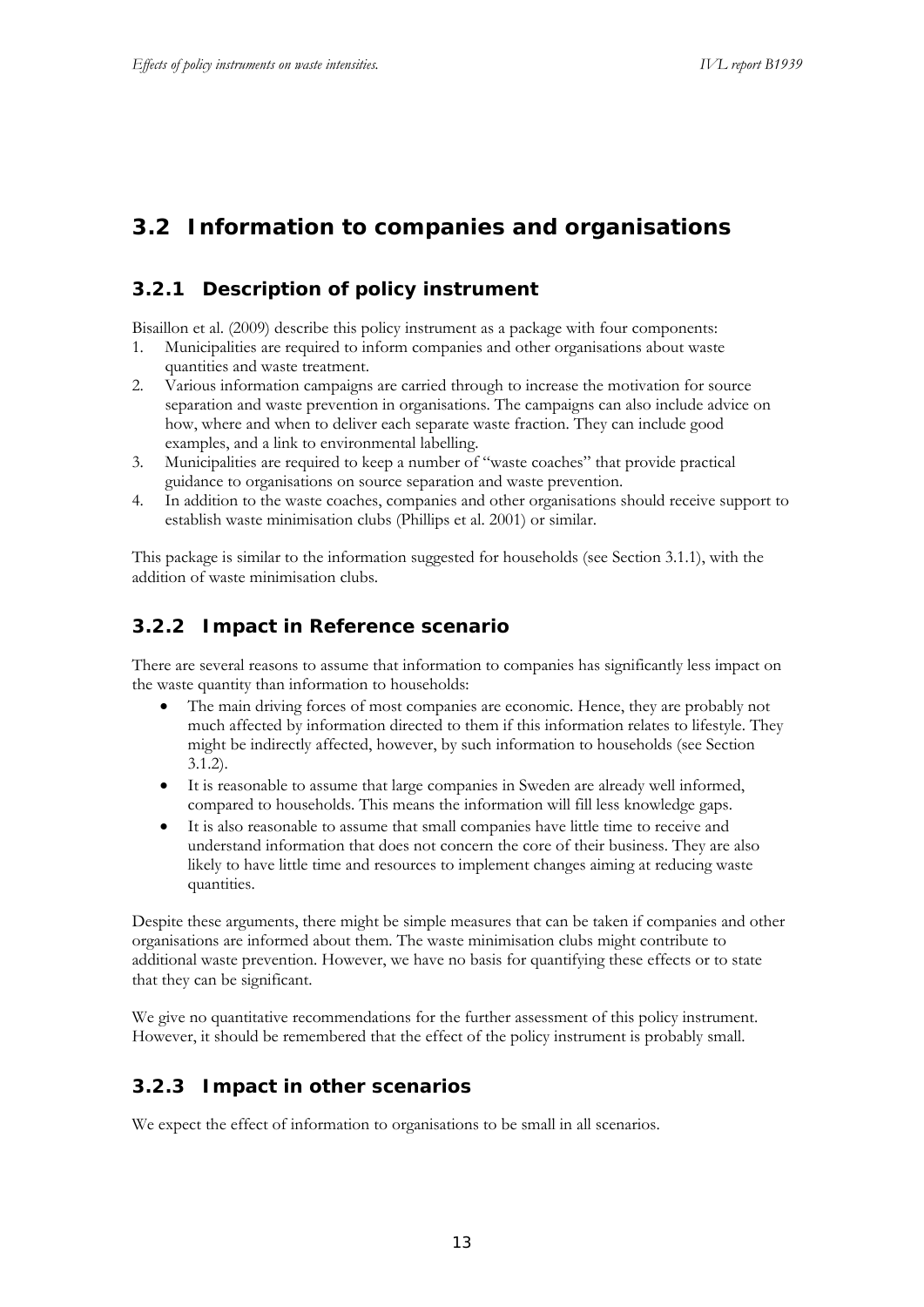# **3.3 Raw material tax**

## **3.3.1 Description of policy instrument**

Bisaillon et al. (2009) describe this policy instrument as a package with two components:

- A 10 SEK/tonne tax on non-renewable materials (excluding oil and plastics) extracted or imported and then used in Sweden.
- A tax on all use of oil similar to the one currently applied on household heating oil (3804 SEK /m<sup>3</sup>) and an associated SEK 4000 SEK/tonne tax on imported plastics.

## **3.3.2 Impact in Reference scenario**

A raw-materials tax will make the use of non-renewable materials more expensive. This can affect the material flows on various levels of the economy. The economy as a whole will be shifted somewhat from the production of goods to production of services. Within each sector of the economy, the consumption will be shifted somewhat from the use of raw materials to the use of capital and staff. There will also be a shift from non-renewable to renewable materials, and from oil to other energy carriers.

A 10 SEK/tonne tax is small compared to the value of most materials. For these materials, the effect is likely to be more or less negligible. The effect might be noticed on the consumption of materials with little economic value per tonne. It is similar to the current tax on natural gravel, which is intended to reduce the use of this material. Hence, it could have effect on the use of gravel and on other bulk materials that are used without or with little treatment, such as sand and concrete. However, these effects are uncertain: it is not clear if the current tax on natural gravel has had the intended effect (Bisaillon et al. 2009).

The effects of the tax could also possibly be noticeable for metals, where a large quantity of rock and ore is extracted to produce a tonne of useful material. However, in iron mines the content of metal in the extracted material is high, and the tax would not be higher than 20 SEK/tonne metal, which is less than 2% of the value of the iron in the ore. For many other metals, the tax would be ten times higher, but then the economic value of the metal in the ore is also at least correspondingly higher. This means that the effect on the use of metals is likely to be very small and perhaps negligible. Part of this small effect is also endogenously calculated by EMEC (Östblom 2009), which means that there is no need to exogenously adjust the related waste coefficients.

The effect of the proposed tax on oil and plastics can be greater, since this tax is much higher: it corresponds to  $3804*0.159 = 605$  SEK per barrel of crude oil, which is higher than the oil price in most cases. This tax would not be an increase on the tax of all oil use, since it would replace or equalize current taxes on heating oil, petrol, etc. But it would make oil much more expensive as raw materials of plastics, probably shifting the raw material mix towards less oil and more natural gas. It could also make plastics significantly more expensive and increase the use of renewable materials instead of plastics, or as raw materials to plastics. It might be possible to quantify these effects, since there is an established literature on the own-price elasticity of oil and petroleum products. It has unfortunately not been possible to investigate this further within the frame of this report.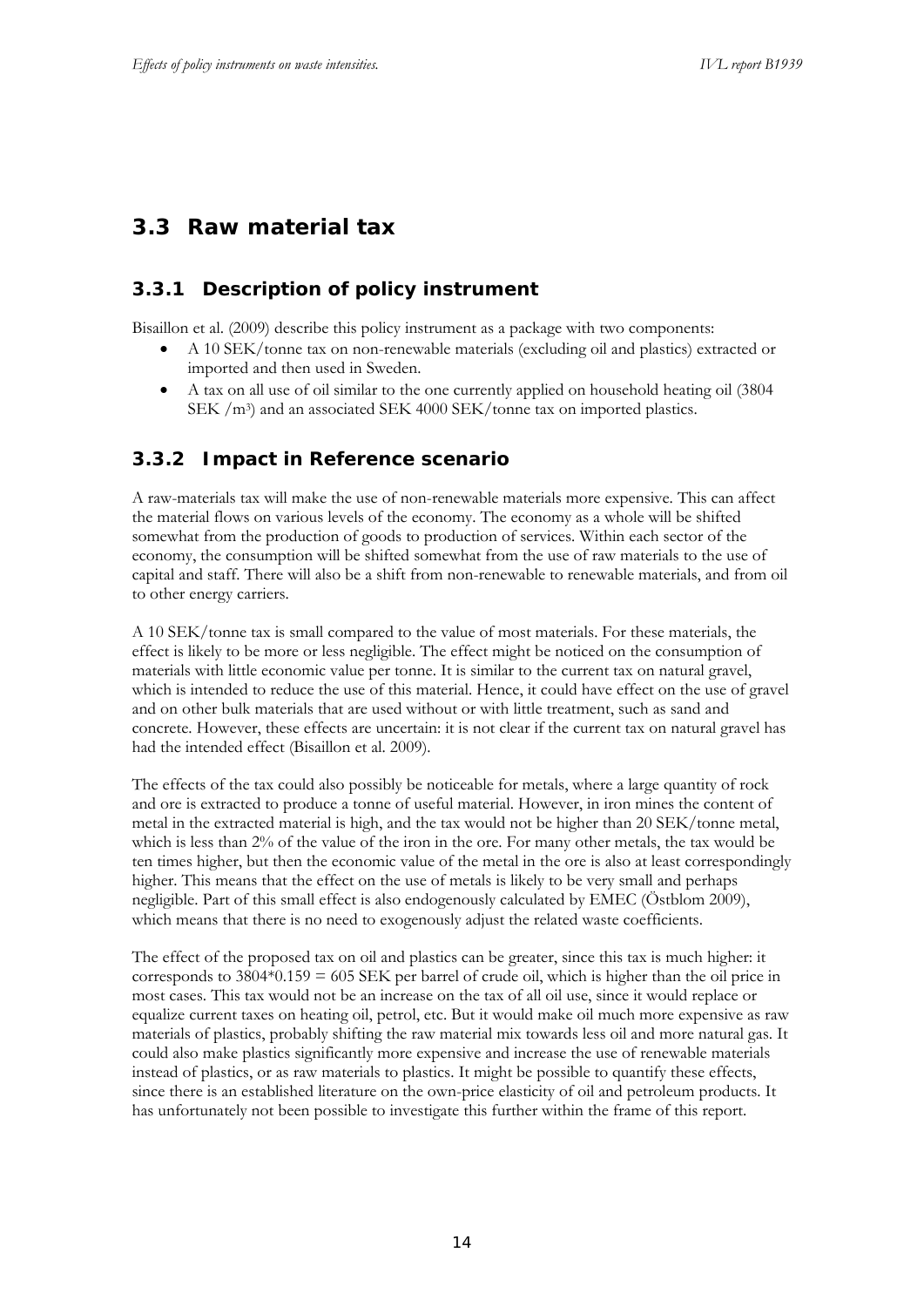We do not have a basis for a quantitative estimate of the effects on waste intensities. However, it should be remembered that the tax might have a significant effect on the use of oil and plastics, and that it might also affect the use of bulk materials that are used without or with little treatment, such as gravel, sand, and concrete. With further investigations, it might be possible to give a quantitative estimate on at least the first of these effects.

## **3.3.3 Impact in other scenarios**

We do not have a basis for quantitative recommendations in any of the scenarios. The effects on the use of oil and plastics and on the use of bulk materials are likely to occur in all scenarios.

# **3.4 Weight-based waste collection fee**

## **3.4.1 Description of policy instrument**

Bisaillon et al. (2009) propose to assess a waste collection fee for households with a fixed part (850 SEK/household and year) and a variable part (2.12 SEK/kg residual waste).

## **3.4.2 Impact in Reference scenario**

Based on observations by Dahlén & Lagerkvist (2008), Bisaillon et al. (2009) assume that the weight-based collection fee will reduce the quantity of unsorted household waste by 20% in municipalities where it is introduced. They propose to calculate with three extreme scenarios on the reasons for this reduction:

- A. Prevention of waste with the same composition as the average residual waste.
- B. Increase in source separation, home composting and materials recycling.
- C. Illegal treatment: burning of combustable waste in private stoves etc., and dumping of food and garden waste in the forest.

These events would affect the waste intensity coefficients in varying ways:

- A. With waste prevention, the waste coefficient for household waste from households will be 20% lower when the waste-based collection fee is introduced.
- B. With source separation, the waste coefficient for household waste from households will also be 20% lower. The coefficient for source separated waste will increase sufficiently to make the total waste flow from households the same as without the policy instrument. Alternatively, the increase in source separation can be modelled in NatWaste, the systemsengineering model to which EMEC is soft-linked (Östblom et al. 2010). In this case the waste coefficients in EMEC should be kept unchanged.
- C. With illegal treatment, the waste coefficients in EMEC will not be affected. However, 20% of the household waste from households will be directed to illegal treatment in the NatWaste model and in the LCA model SWEA.

Further investigation is required to judge which of the three events are likely to dominate the reaction on a weight-based collection fee.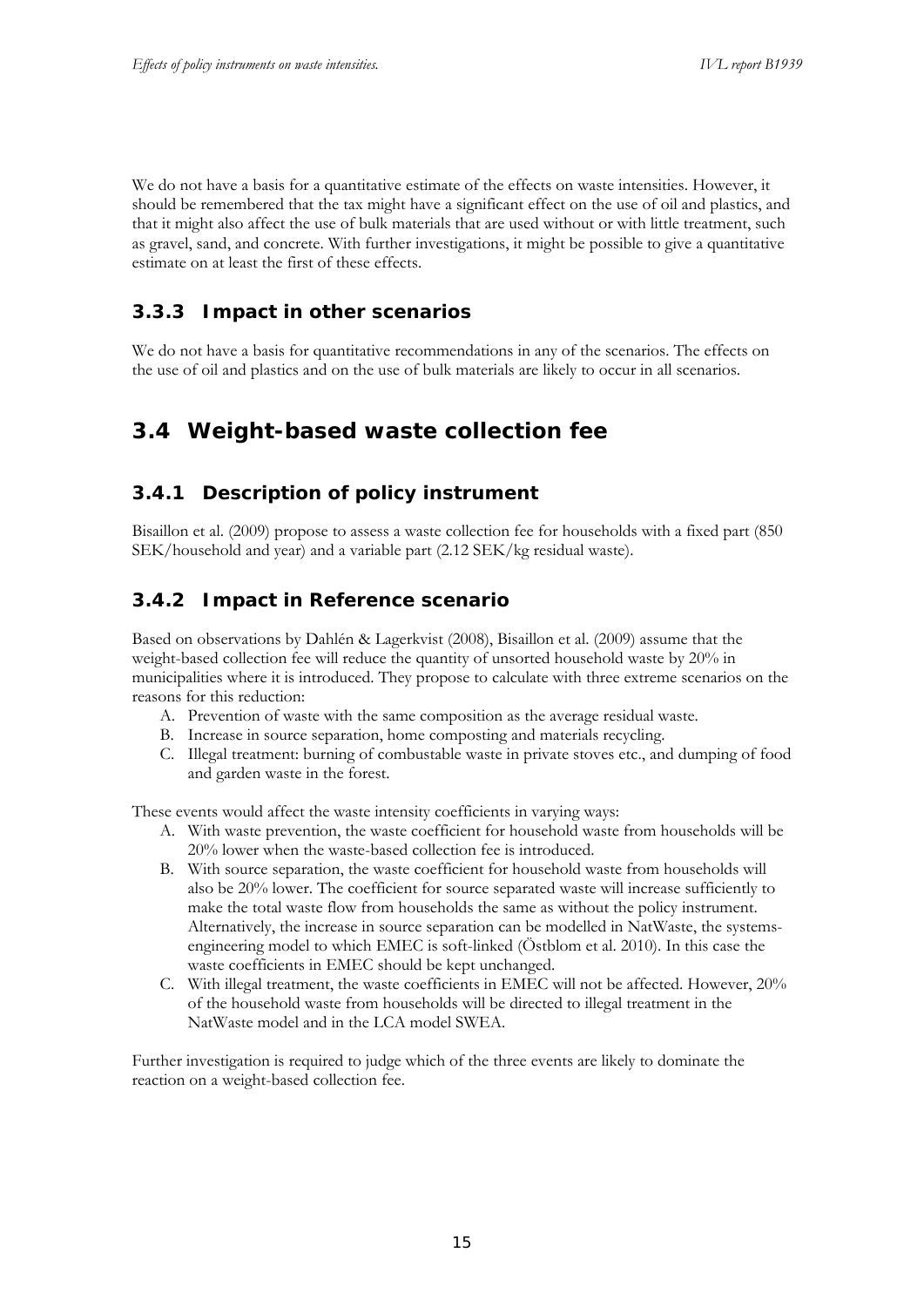## **3.4.3 Impact in other scenarios**

We expect the effects in all scenarios to be similar to the effects in the Reference scenario.

# **3.5 Industrial waste-plan requirements**

# **3.5.1 Description of policy instrument**

Bisaillon et al. (2009) describe several alternative versions of this policy instrument. One is to require a waste plan, including plans for waste minimization, from companies or plants that generate over 2000 tonne waste or over 2 tonne hazardous waste. Another alternative is to require applications for environmental permits and/or compulsory annual environmental reports to include a description of actions planned and taken to minimize waste. In all versions, the policy instrument aims at creating conscious deliberation on waste prevention and recycling in the companies.

# **3.5.2 Impact in Reference scenario**

This policy instrument can be compared to information to companies (see Section 3.2): it aims at increasing the awareness of waste-related issues in the hope that waste management and waste prevention will be enhanced. There are important differences, however: mandatory wasteprevention plans etc. might on one hand be more effective than information, since it requires conscious deliberations in the company while information might not even be noticed by company staff. On the other hand, this policy instrument might also be less effective than information, since it does not contribute to creating business opportunities, which can be provided by the waste minimisation clubs that are part of the information package.

We agree with Bisaillon et al. (2009) that a requirement for waste plans etc. is likely to reduce the waste intensity of the industry. However, we have no basis for an estimate or qualified guess on the quantity affected. Hence, we give no quantitative recommendations for the further assessment of this policy instrument.

## **3.5.3 Impact in other scenarios**

We expect the effects in all scenarios to be similar to the effects in the Reference scenario.

# **3.6 Advertisements on request only**

# **3.6.1 Description of policy instrument**

This policy instrument means that direct advertisements are distributed only to households that state that they want such information, for example through a notice on the mailbox or the door (Bisaillon et al. 2009).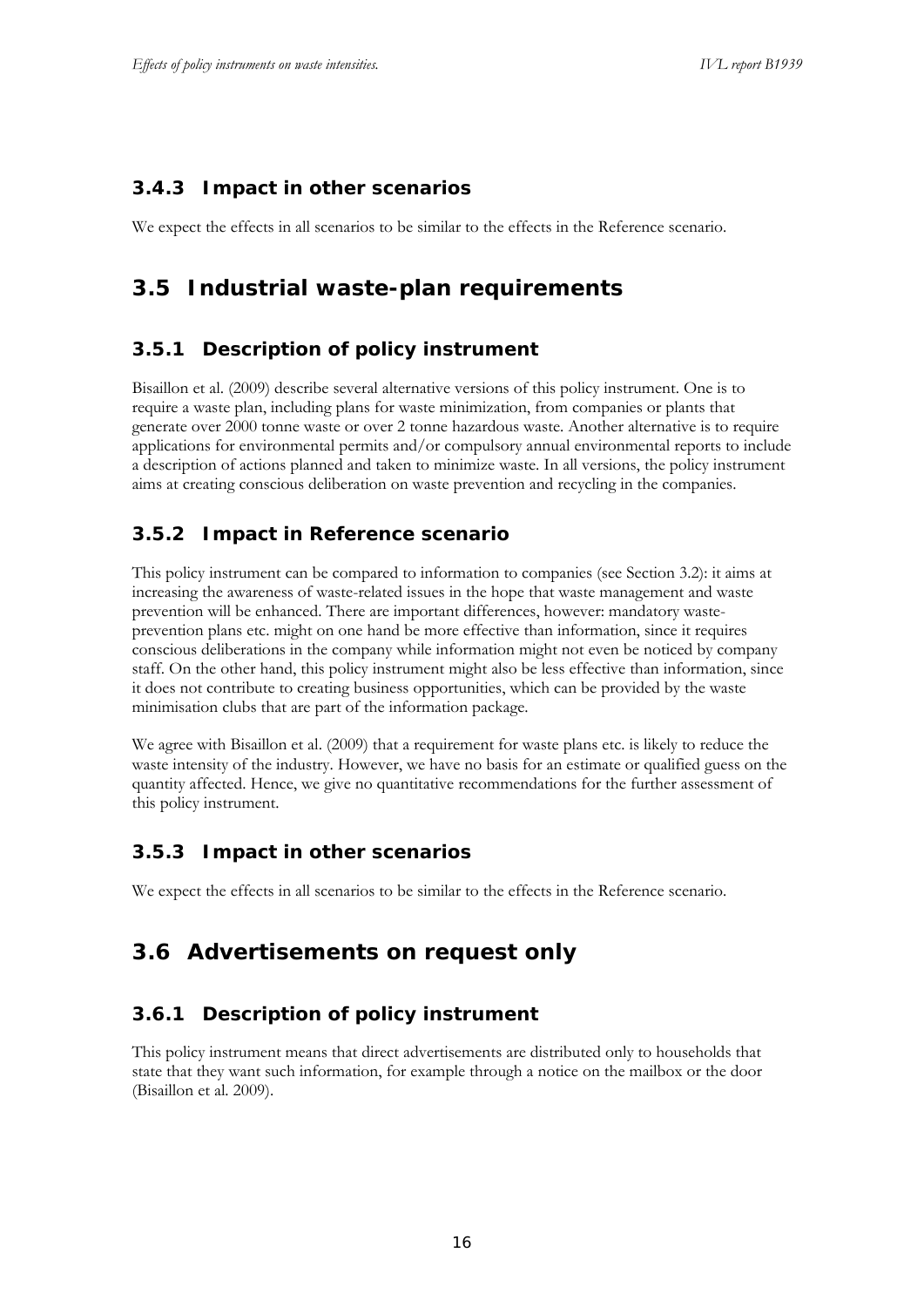## **3.6.2 Impact in Reference scenario**

Bisaillon et al. (2009) estimate that the policy instrument would currently reduce direct advertisements by up to 12 kg per person and year. In Sweden as a whole, this corresponds to a reduction in the annual waste quantity by 0.11 Mtonne in the current situation. For simplicity, we suggest that all of this is recorded as a reduction in paper waste from households. Since the quantity of paper waste from households is 0.54 Mtonne in the EMEC model of the year 2006 (Sundqvist et al. 2010), the waste intensity coefficients for paper waste from households should be reduced by  $20\%$  (0.11/0.54 = 0.20) when calculating future scenarios with this policy instrument.

If the quantity of paper used for direct advertisements is reduced by 0.11 Mtonne/year, this will affect the international paper market on the margin. The production of paper is likely to be reduced. However, part of the paper might instead be used for other purposes and/or in countries other than Sweden. This will offset part of the effect of the policy instrument, making the reduction in paperwaste quantities and in paper production smaller than indicated in the previous paragraph. There are great uncertainties in this negative feedback mechanism: where and for what purpose will the paper be used, what materials and products (if any) will it replace, and where will the paper end up as waste? These uncertainties are unmanageable at this stage, and we cannot model the negative feedback in the research programme. Instead, we propose to keep the this information as a qualitative reservation and limit the quantitative model to the direct effects on Swedish paper waste and the associated paper production If possible, the reduction in paper production should be taken into account in the EMEC model. If so, we propose that it be assumed that the full reduction in paper production takes place in Sweden. This would allow the EMEC model to account for the full reduction.

Regardless of whether the EMEC model can take the reduction in paper production into account, this should be taken into account in the environmental assessment of the policy instrument. This can be done through expanding the system investigated in the SWEA model to include the reduction in paper production.

The production and distribution of direct advertisements includes several other processes besides the paper production: printing, transportation, etc. The economic and environmental effects of reducing these activities are probably not possible to quantify in this research programme.

The effects of reducing direct advertisements can be partly offset by an increase in advertisements through other channels. This indirect effect is difficult to quantify.

A reduction in direct advertisements might also affect the consumption pattern of households. This indirect effect is potentially important, but do unfortunately not have a basis for making an estimate or even a qualified guess on the magnitude and composition of this effect.

Our recommendation for the further assessment of this policy instrument is that:

- it is assumed that the policy instrument results in a 20% reduction in the waste intensity coefficients for paper waste from households,
- a reduction in paper production, corresponding to 20% of paper waste from households, is accounted for in EMEC, if possible, and in the SWEA model.

In addition, it should be remembered that:

 the policy instrument reduces the environmental impacts of printing, transport, etc. of direct advertisements,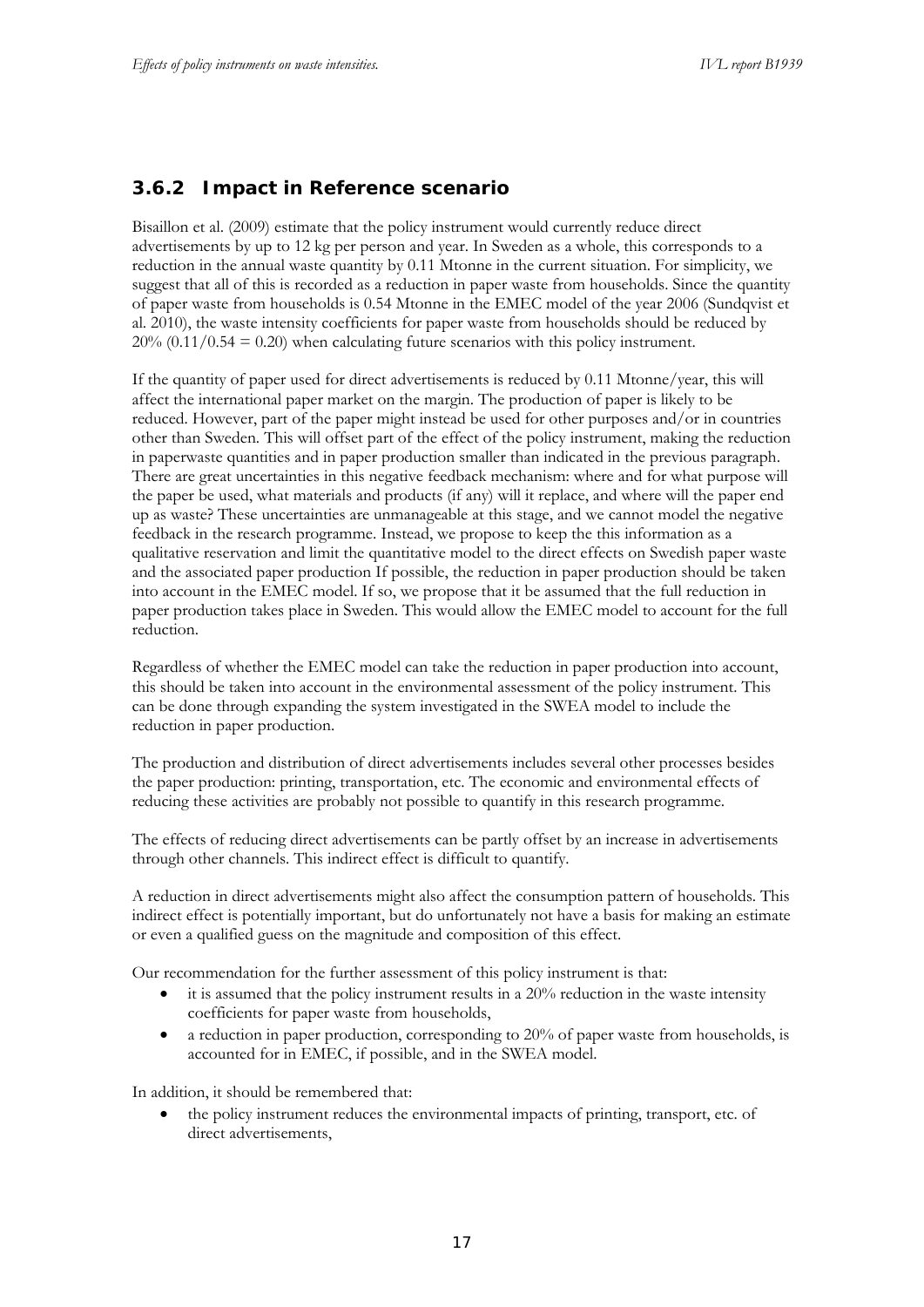- the estimated effect on direct advertisements is optimistic,
- part of the effect will probably be offset by more paper being used for other purposes and/or in other countries,
- the policy instrument in addition can increase the production of other types of advertisements, and
- it can have an unknown effect on the consumption pattern of households and associated economic and environmental consequences.

# **3.6.3 Impact in other scenarios**

We expect the effects in all scenarios to be similar to the effects in the Reference scenario.

# **3.7 Tax on hazardous substances**

# **3.7.1 Description of policy instrument**

Bisaillon et al. (2009) describe this policy instrument as a 2 SEK/kg tax on hazardous substances, to be paid by producers of all products that contain more than 0.1% of such a substance.

# **3.7.2 Impact in Reference scenario**

A 2 SEK/kg tax is small compared to the economic value of most hazardous substances. The tax will have very little effect on the price of most products, which means that the demand for these products will hardly be affected at all.

Fossil fuels such as petrol, diesel, and fuel oil are exceptions to this rule. Here, an increase in the price by 2 SEK/kg plus VAT would probably affect the demand for these fuels. On the other hand, this would not directly reduce the waste intensity, since the ash content of these fuels is very low. In fact, the waste intensity might increase, if the tax means that liquid fossil fuels are replaced by fuels with a higher ash content, for example by wood-based fuels for residential heating.

Since the tax makes petrol and diesel more expensive, it will probably affect the transport sector. This can affect the economy and, through the economy, the waste quantities. This effect can be endogenously modelled in EMEC. The effect on the waste intensity coefficients is likely to be quite small and not possible to quantify.

A beneficial effect of the tax can be that the toxicity of the waste flow can be marginally reduced. This would be defined as waste prevention in the broad definition of the EU Waste Directive (EC 2008). However, it would not affect the waste intensity of the economy.

For the further assessment of this policy instrument, we recommend to assume that the waste intensity coefficients are not affected.

# **3.7.3 Impact in other scenarios**

We expect no noticeable effect in any scenario.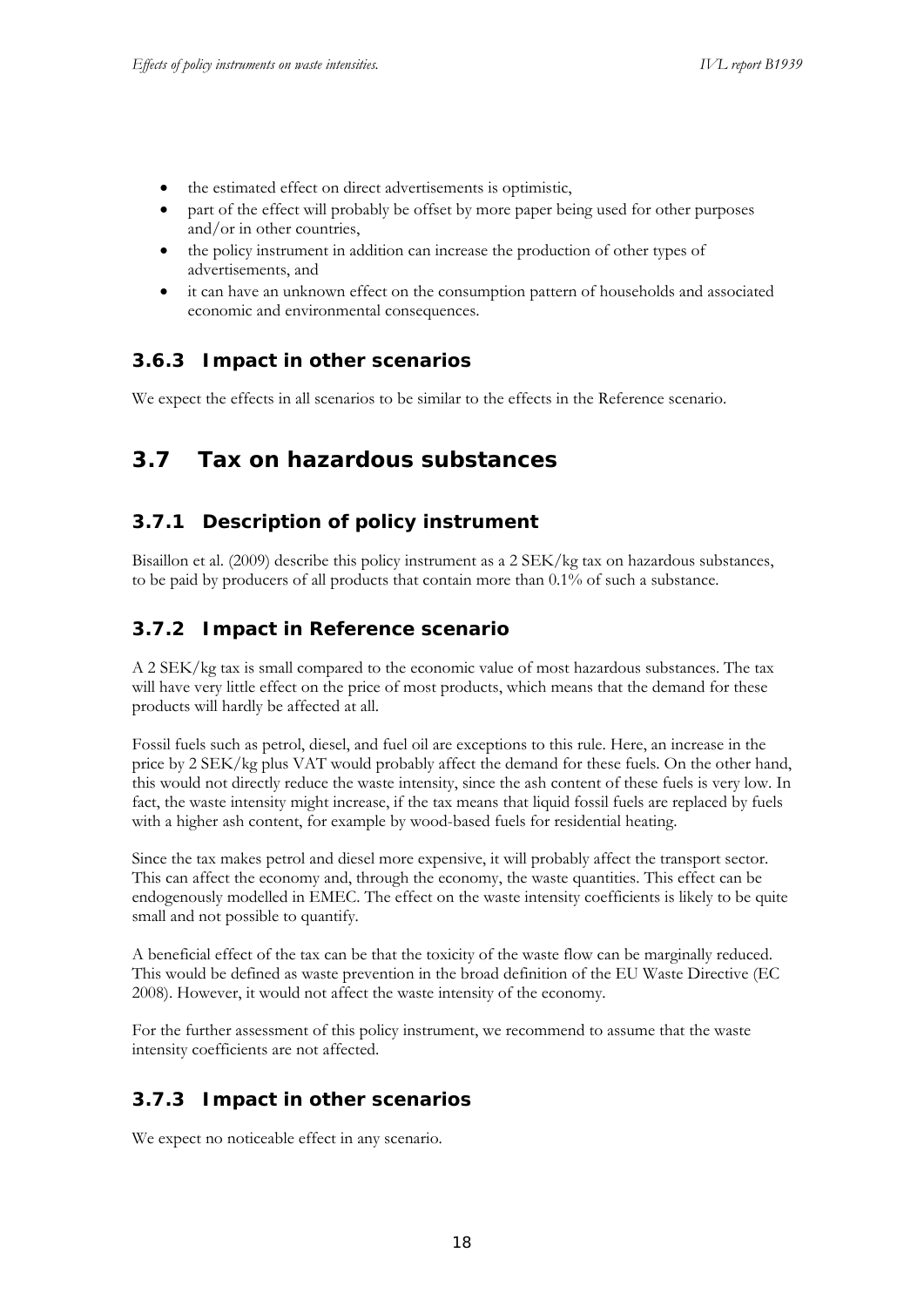# **3.8 Mandatory chemicals labelling**

# **3.8.1 Description of policy instrument**

Bisaillon et al. (2009) describe this policy instrument as a requirement to label all goods containing at least 0.1 % substances with very high acute toxicity, allergenic, high chronic toxicity, etc.

## **3.8.2 Impact in Reference scenario**

A mandatory labeling of products with hazardous substances can affect consumer choices, reducing the use of such products. This would reduce the waste intensity coefficients for hazardous waste.

The drawback is that the non-hazardous products are likely to have lower functionality in some cases. It has for instance been difficult to find good replacements for the now banned, toxic boat paints (Gustafsson 2005). This means a change away from the toxic paints would contribute to increasing total quantity of waste. There are probably also other cases where the hazardous substance is added to the product because it provides a function that is difficult to obtain at the same level without this substance. This means a change away from such products would contribute to increasing total quantity of waste. Boats and houses might need repainting more often, facade materials might need to be replaced with shorter intervals, etc.

We have no basis for quantifying any of these effects or to state that they can be significant. Hence, we give no quantitative recommendations for the further assessment of this policy instrument. However, the conclusion should be remembered that this policy instrument might reduce the waste intensity for hazardous waste, but on the other hand increase the intensity for total waste.

# **3.8.3 Impact in other scenarios**

We expect the effects in all scenarios to be similar to the effects in the Reference scenario.

# **3.9 Improved control by authorities**

# **3.9.1 Description of policy instrument**

This policy instrument means that more resources are allocated to control of industry and other commercial activities, particularly regarding the waste management (Bisaillon et al. 2009). When controlling by visiting the facilities, authorities also give information and advice similar to waste coaches (see Section 3.2).

# **3.9.2 Impact in Reference scenario**

This policy instrument has some similarities and connections to information to companies and to requirements on waste plans (see Sections 3.2 and 3.5). When a company has permission to landfill a limited quantity of waste, increased control can make these companies more likely to follow to the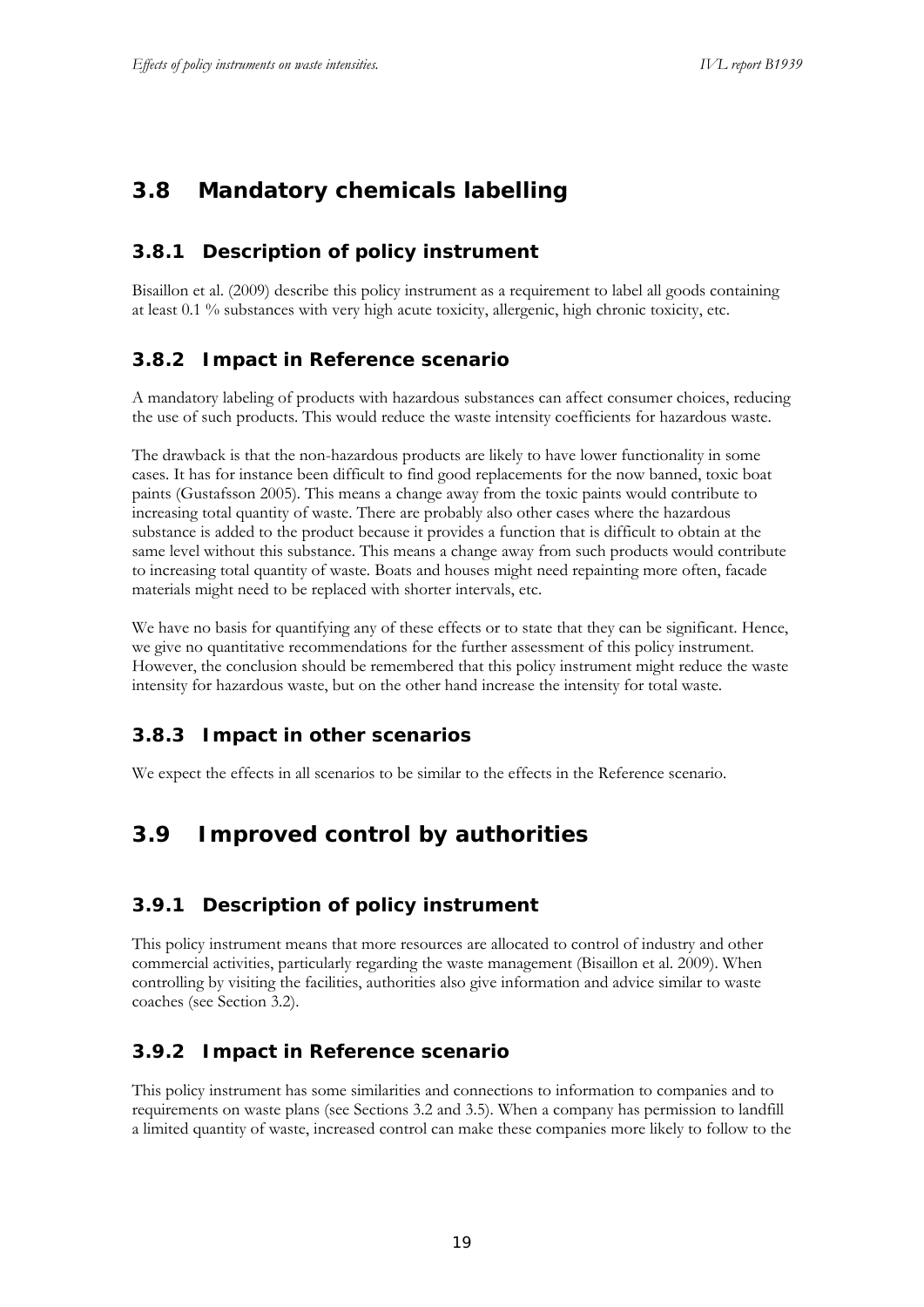rules. Bisaillon et al. (2009) states that the policy instrument is likely to reduce the quantity of hazardous waste, but do not present the basis for this statement.

We have no basis for an estimate or qualified guess on the quantity affected by an increase in the control, or even for stating that the effect is significant. Hence, we give no quantitative recommendations for the further assessment of this policy instrument.

# **3.9.3 Impact in other scenarios**

We expect the effects in all scenarios to be similar to the effects in the Reference scenario.

# **3.10 Differentiated VAT**

## **3.10.1 Description of policy instrument**

Bisaillon et al. (2009) present an idea for changes in the Value Added Tax (VAT) to increase recycling. This idea means that the VAT is reduced for products produced from more than 50% recycled material.

Bisaillon et al. also present ideas for VAT changes to reduce the quantity of waste, by reducing the VAT for services and/or by increasing the VAT for all production sectors other than services, agriculture, fishery, forestry and real estate.

# **3.10.2 Impact in Reference scenario**

If the VAT on recycled materials is reduced without a corresponding increase in the VAT on virgin materials, this might increase the total use of materials and, hence, the quantity of waste. We have no basis for estimating the magnitude of this effect. However, it might be possible to model endogenously in EMEC through a general reduction in the price of materials. This would shift the spending of all industrial sectors in the model from capital, energy and staff to materials.

A reduction in the VAT on services is likely to cause the economy as a whole to shift somewhat from the production and household consumption of goods to services. This shift can be endogenously quantified by EMEC (Östblom 2009) and is likely to reduce the quantity of waste. However, the waste intensity within each sector is not likely to be significantly affected.

For the further assessment of this policy instrument, we recommend that the waste intensity coefficients are assumed not to be affected. However, the shift from goods to services and the shift from capital, energy and staff to materials should be modelled in EMEC, if possible.

# **3.10.3 Impact in other scenarios**

We expect no noticeable effect on the waste intensity coefficients in any scenario.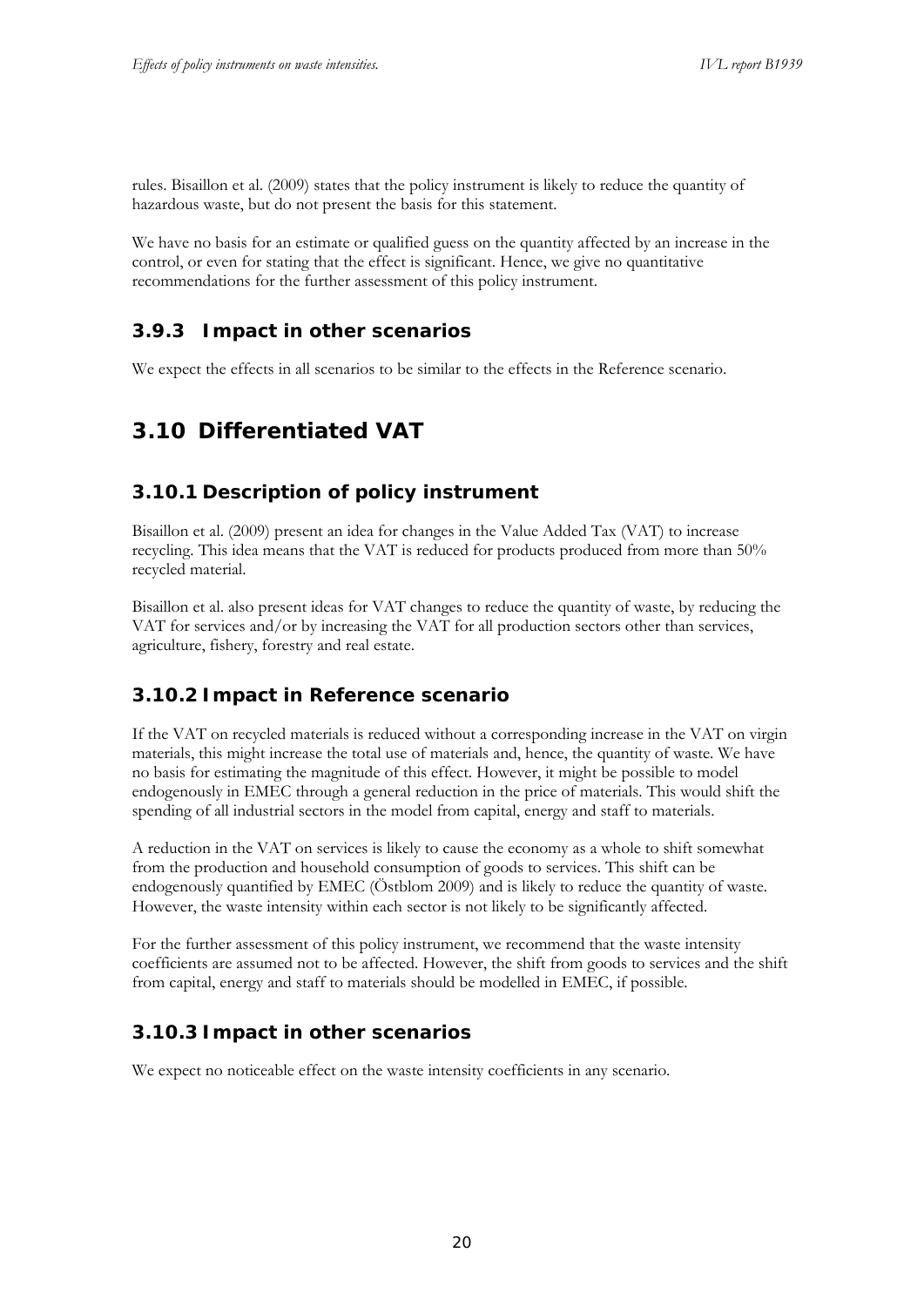# **4 References**

- Andersson M. (2010) Personal communication. Dept. of Psychology, University of Gothenburg, Sweden.
- Avfall Sverige (2005a) Tips och råd med kvalitetsarbetet vid insamling av källsorterat bioavfall. Avfall Sverige Rapport 2005:9. Avfall Sverige, Malmö, Sweden (in Swedish).
- Avfall Sverige (2005b) Biologisk avfallsbehandling i Norge och Sverige: Vad fungerar bra och vad kan fungera bättre? En syntesstudie av de nio delprojekten inom BUS. Avfall Sverige Report 2005:14. Avfall Sverige, Malmö, Sweden (in Swedish).
- Avfall Sverige (2009) Svensk Avfallshantering 2009. Avfall Sverige, Malmö, Sweden (in Swedish).
- Bernstad A, la Cour Jansen J, Aspegren H. (2009) Influence of information strategies on waste recycling behavior – Evaluation of a full scale experiment. Proceedings XII International Waste Management and Landfill Symposium. Sardinia 5-9 October 2009.
- Bisaillon M, Finnveden G, Noring M, Stenmarck Å, Sundberg J, Sundqvist J-O, Tyskeng S. (2009) Nya styrmedel inom avfallsområdet? TRITA-INFRA-FMS 2009:7. Royal Institute of Technology, Stockholm (in Swedish).
- Dahlén L och Lagerkvist A. (2008) Monetary incentives and recycling: Strengths and weaknesses of weight-based billing in household waste collection systems. In Dahlén L. (2008) Household Waste Collection - Factors and Variations Improving Model-Based Systems Analysis of Waste Management. PhD thesis. Waste Science and Technology, Luleå University of Technology Luleå, Sweden.
- Dreborg K-H, Tyskeng S. (2008) Framtida förutsättningar för en hållbar avfallshantering Övergripande omvärldsscenarier samt referensscenario. TRITA-INFRA-FMS 2008:6. Division of Environmental Strategies Research, Royal Institute of Technology, Stockholm (in Swedish).
- Ekvall T. (2008) Waste prevention: Environmental effects and policy instruments. Nordic Workshop – Waste Resource Management and Climate Actions, Fredrikstad, Norway, 10 June 2008.
- Ekvall T, Björklund A, Eriksson O, Östblom G, Sjöström M, Söderman ML, Stenmarck Å, Sundqvist J-O. (2009) Modelling to assess policy instruments. Proceedings of 12th International Waste Management and Landfill Symposium, 5-9 October 2009.
- EC (2008) Europaparlamentets och rådets direktiv 2008/98/EG av den 19 november 2008 om avfall och om upphävande av vissa direktiv.
- Gustafsson M. (2005) Evaluation of selenomethionine and nitro glycerine for possible use in boat paint to prevent barnacle fouling. Linköpin University, Dept. of Physics, Chemistry and Biology, Linköping, Sweden.
- NIER (2009) Selected indicators. National Institute for Economic Research, Stockholm. url: http://www.konj.se/download/18.7cf9c5aa121e17bab42800046586/nyckeee.xls.
- Östblom G, Berg C. (2006) The EMEC model: Version 2.0, Working Paper 96, National Institute of Economic Research, Stockholm, Sweden.
- Östblom G. (2009) Personal communication. National Institute of Economic Research, Stockholm, Sweden.